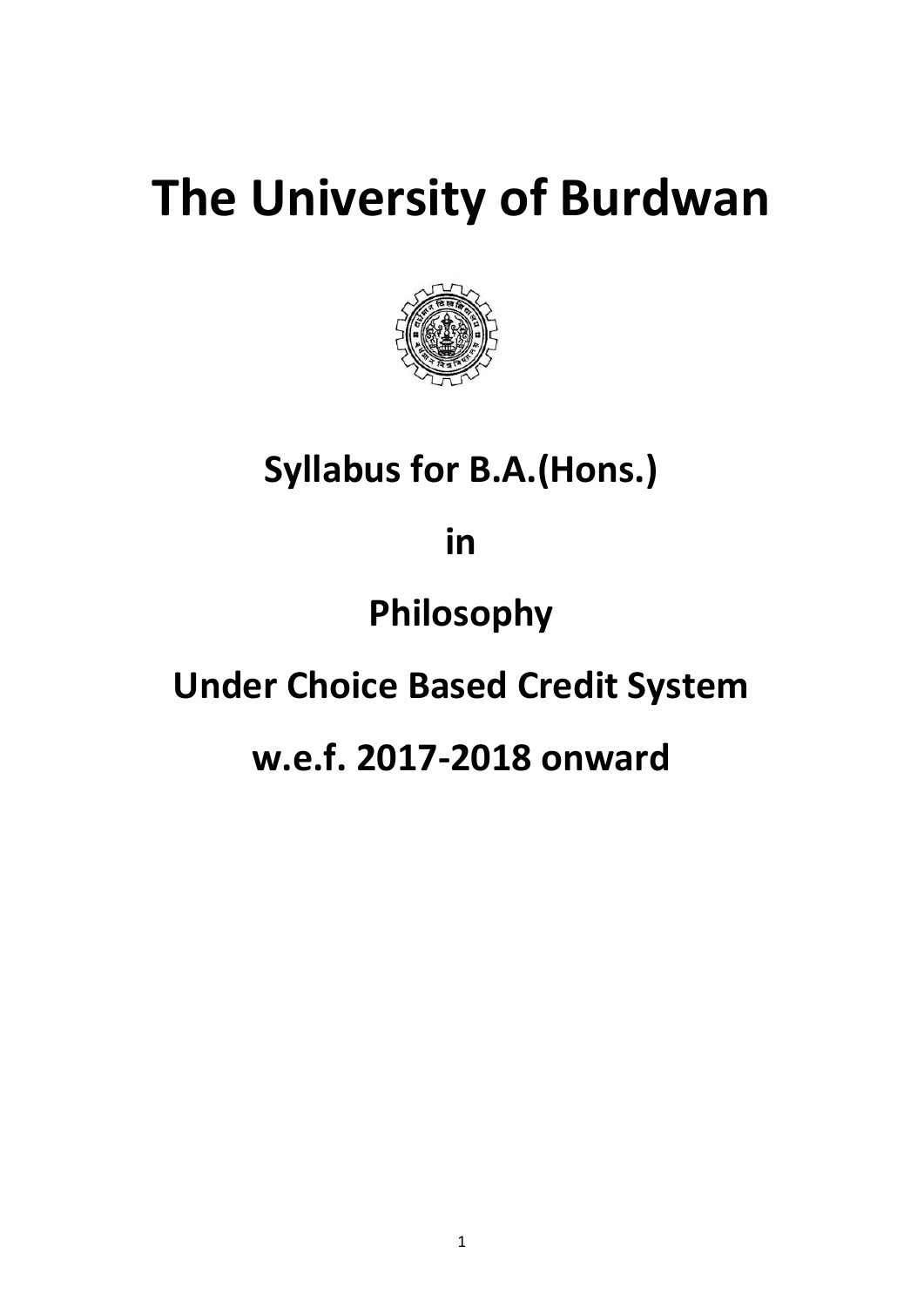## **THREE YEAR B.A HONOURS IN PHILLOSOPHY**

## (SIX SEMESTER PATTERN)

(To be effective from 2017-2018)

There will be six semesters in the Three Year B.A (Honours) programme. It is constituted of **14** Core courses, **2**  Ability Enhancement courses, **2** Skill Enhancement courses, **4** Discipline Specific Elective courses and **4**  Interdisciplinary Generic Elective courses. Each course, except Ability Enhancement course and Skill Enhancement course, is of **75** marks; of which **60** marks is for Semester-End Examination (written) and **15** marks for internal assessment.

Ability Enhancement course will be as per General Instruction; while Skill Enhancement course is of **50** marks; of which **40** marks is for Semester-End Examination (written) and **10** marks for Internal Assessment.

## **B.A.(Honours) in Philosophy: 1st Semester**

In this semester, for the Philosophy Honours Students the Core courses and the Ability Enhancement Course (Centrally framed) are compulsory; while they are to opt for one Interdisciplinary Generic Elective course from any subject other than Philosophy. Students of any other Honours subject may opt for the Interdisciplinary Generic Elective course of Philosophy.

| <b>Course Code</b>   Course Title |                                  | Course type                                        | L - T - P Credit Marks |     |
|-----------------------------------|----------------------------------|----------------------------------------------------|------------------------|-----|
| $CC-1$                            | Outlines of Indian Philosophy-I  | Core course                                        | $5 - 1 - 0$            | 75  |
| $CC-2$                            | Outlines of Western Philosophy-I | Core course                                        | $5 - 1 - 0$            | 75  |
| $GE-1$                            | Indian Philosophy                | Interdisciplinary (Generic Elective) $ 5 - 1 - 0 $ |                        | 75  |
| AECC-1                            | <b>ENVS</b>                      | <b>Ability Enhancement course</b>                  | $4 - 0 - 0$            | 100 |

## **B.A.(Honours) in Philosophy: 2nd Semester**

In this semester, for the Philosophy Honours Students the Core courses and the Ability Enhancement Course (Centrally framed) are compulsory; while they are to opt for one Interdisciplinary Generic Elective course from any subject other than Philosophy. Students of any other Honours subject may opt for the Interdisciplinary Generic Elective course of Philosophy.

| <b>Course Code</b>   Course Title |                                                 | Course type                                        | L - T - P Credit Marks |    |
|-----------------------------------|-------------------------------------------------|----------------------------------------------------|------------------------|----|
| $CC-3$                            | Outlines of Indian Philosophy-II                | Core course                                        | $5 - 1 - 0$            | 75 |
| $CC-4$                            | Outlines of Western Philosophy-II   Core course |                                                    | $5 - 1 - 0$            | 75 |
| $GE-2$                            | Western Philosophy                              | Interdisciplinary (Generic Elective) $ 5 - 1 - 0 $ |                        | 75 |
| AECC-2                            | Communicative Eng./ MIL                         | <b>Ability Enhancement course</b>                  | $2 - 0 - 0$            | 50 |

## **B.A.(Honours) in Philosophy: 3rd Semester**

In this semester, for the Philosophy Honours Students the Core courses and the Skill Enhancement course are compulsory; while they are to opt for one Interdisciplinary Generic Elective course from any subject other than Philosophy. Students of any other Honours subject may opt for the Interdisciplinary Generic Elective course of Philosophy.

| <b>Course Code</b>   Course Title |                        | Course type                                          | L - T - P   Credit   Marks |    |
|-----------------------------------|------------------------|------------------------------------------------------|----------------------------|----|
| $CC-5$                            | <b>Indian Ethics</b>   | Core course                                          | $5 - 1 - 0$                | 75 |
| $CC-6$                            | Western Ethics         | Core course                                          | $5 - 1 - 0$                | 75 |
| $CC-7$                            | Indian Logic           | Core course                                          | $5 - 1 - 0$                | 75 |
| $GE-3$                            | Logic                  | Interdisciplinary (Generic Elective) $  5 - 1 - 0  $ |                            | 75 |
| $SEC-1$                           | Philosophy in Practice | Skill Enhancement course                             | $2 - 0 - 0$                | 50 |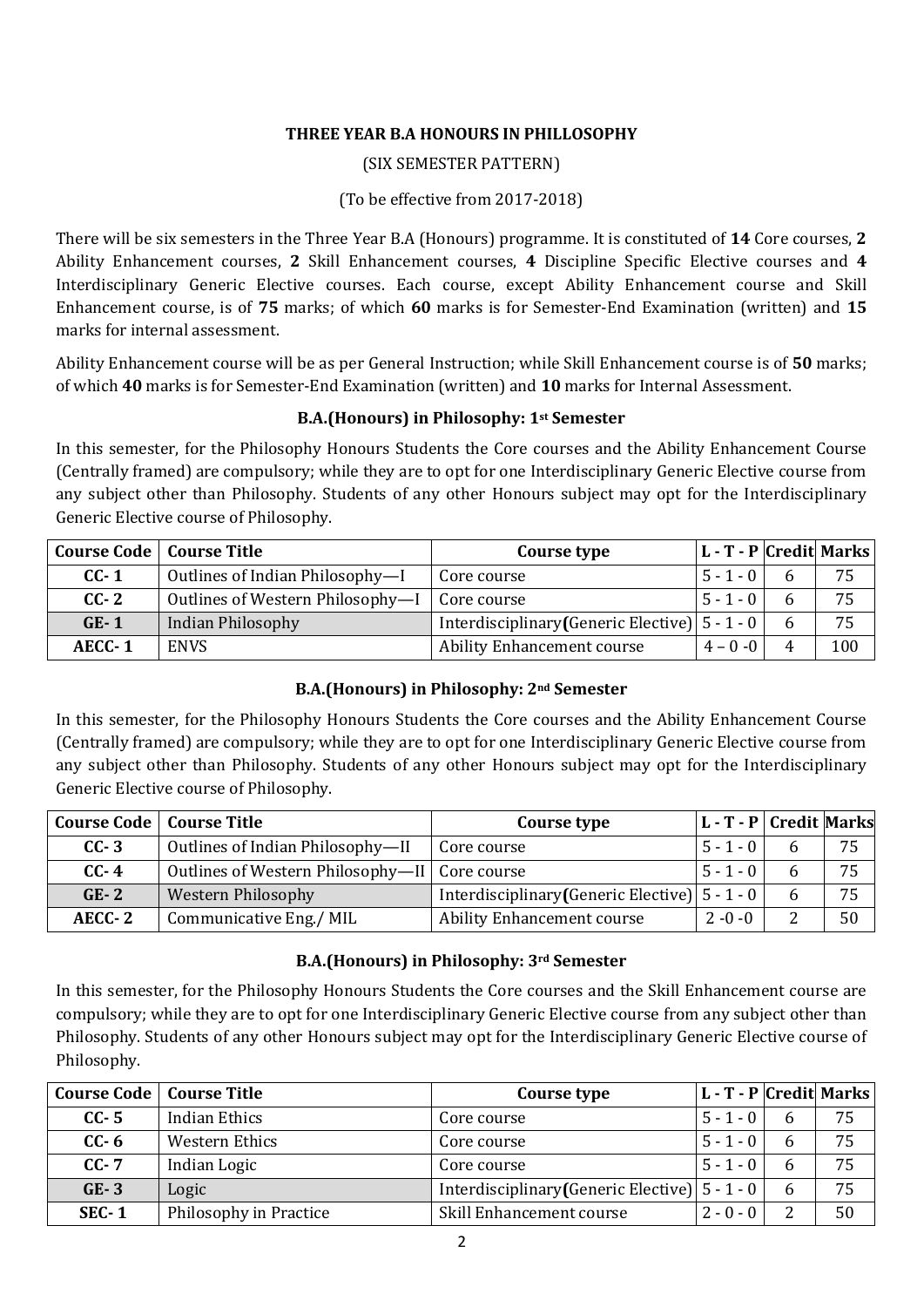## **B.A.(Honours) in Philosophy: 4th Semester**

In this semester, for the Philosophy Honours Students the Core courses and the Skill Enhancement course are compulsory; while they are to op for one Interdisciplinary Generic Elective course from any subject other than Philosophy. Students of any other Honours subject may opt for the Interdisciplinary Generic Elective course of Philosophy.

| <b>Course Code</b>   Course Title |                                       | Course type                                        | L - T - P   Credit   Marks |    |
|-----------------------------------|---------------------------------------|----------------------------------------------------|----------------------------|----|
| $CC-8$                            | Western Logic-I                       | Core course                                        | $5 - 1 - 0$                | 75 |
| $CC-9$                            | Psychology                            | Core course                                        | $5 - 1 - 0$                | 75 |
| $CC-10$                           | Philosophy of Religion                | Core course                                        | $5 - 1 - 0$                | 75 |
| $GE-4$                            | <b>Contemporary Indian Philosophy</b> | Interdisciplinary (Generic Elective) $ 5 - 1 - 0 $ |                            | 75 |
| $SEC-2$                           | Philosophy of Human Rights            | Skill Enhancement course                           | $2 - 0 - 0$                | 50 |

## **B.A.(Honours) in Philosophy: 5th Semester**

In this semester, for the Philosophy Honours Students, besides the two compulsory Core courses there are two Discipline Specific Elective courses containing Special Texts.

| <b>Course Code</b>   Course Title |                                                     | Course type                  | L - T - P Credit Marks |   |    |
|-----------------------------------|-----------------------------------------------------|------------------------------|------------------------|---|----|
| $CC - 11$                         | Socio-Political Philosophy                          | Core course                  | $5 - 1 - 0$            |   | 75 |
| $CC$ - 12                         | Western Logic-II                                    | Core course                  | $5 - 1 - 0$            | h | 75 |
| <b>DSE-1</b>                      | Special Text: Kathopanisad                          | Discipline Specific Elective | $5 - 1 - 0$            |   | 75 |
| <b>DSE-2</b>                      | Special Text: B. Russell: Problems<br>of Philosophy | Discipline Specific Elective | $5 - 1 - 0$            |   | 75 |

## **B.A.(Honours) in Philosophy: 6th Semester**

In this semester, for the Philosophy Honours Students, besides the two compulsory Core courses there are two Discipline Specific Elective courses containing Special Texts.

| <b>Course Code</b> | <b>Course Title</b>                                              | Course type                  | L - T - P  Credit  Marks |    |
|--------------------|------------------------------------------------------------------|------------------------------|--------------------------|----|
| $CC-13$            | Philosophy in the Twentieth                                      | Core course                  | $5 - 1 - 0$              | 75 |
|                    | Century: Indian                                                  |                              |                          |    |
| $CC-14$            | Philosophy in the Twentieth                                      | Core course                  | $5 - 1 - 0$              | 75 |
|                    | Century: Western                                                 |                              |                          |    |
| <b>DSE-3</b>       | Special Text: Rabindranath<br>Tagore: Sādhanā                    | Discipline Specific Elective | $5 - 1 - 0$              | 75 |
| <b>DSE-4</b>       | Special Text: Hume: An Enquiry<br>Concerning Human Understanding | Discipline Specific Elective | $5 - 1 - 0$              | 75 |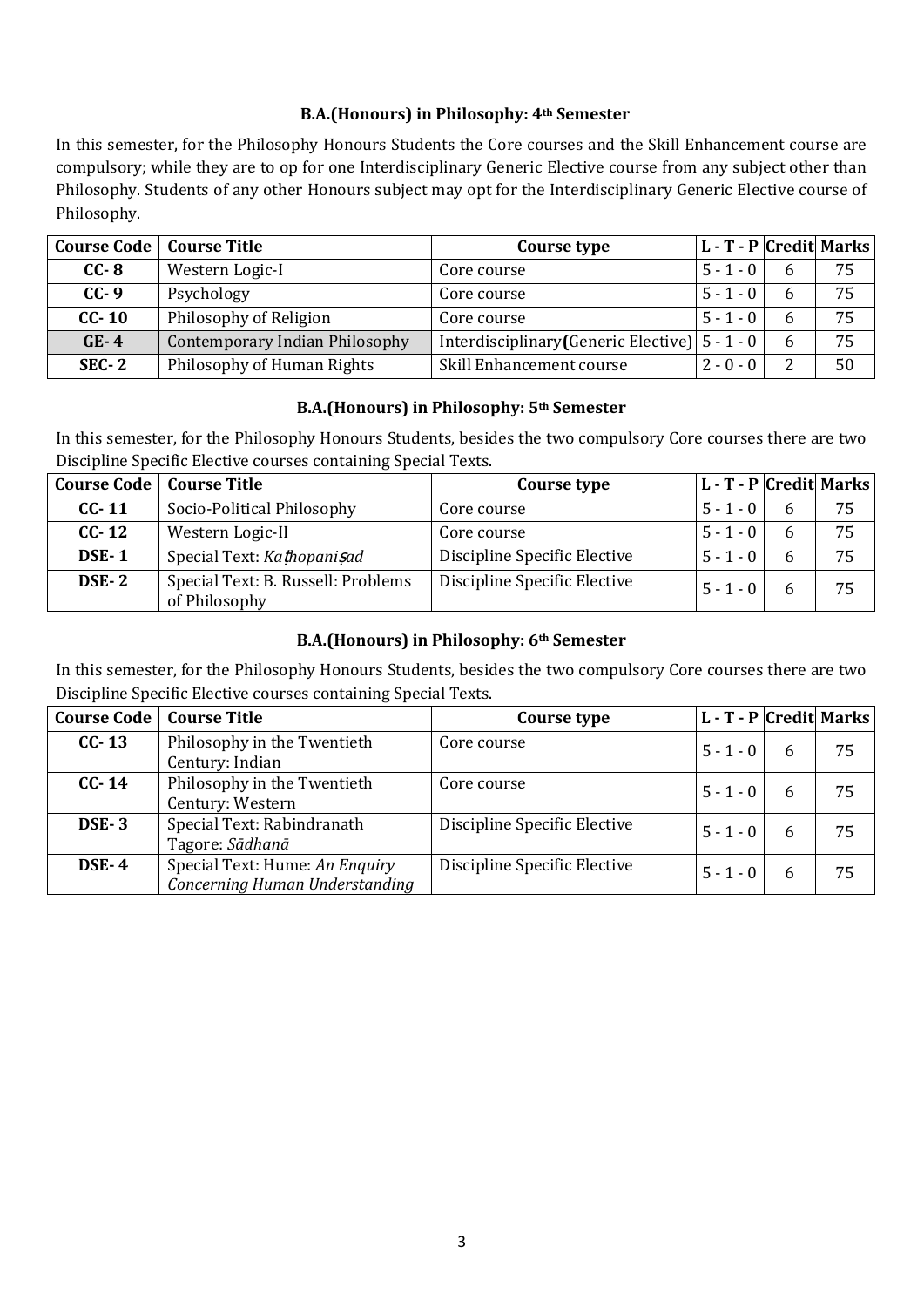## **DETAIL SYLLABUS**

## **Semester- 1**

|        | Course Code                                                                                                                                                                    | <b>Course Title</b>                                                                                                                                                                                                                        | Course Type        | $L - T - P$ | Credit | Marks |  |
|--------|--------------------------------------------------------------------------------------------------------------------------------------------------------------------------------|--------------------------------------------------------------------------------------------------------------------------------------------------------------------------------------------------------------------------------------------|--------------------|-------------|--------|-------|--|
| $CC-1$ |                                                                                                                                                                                | <b>Outlines of Indian Philosophy-I</b>                                                                                                                                                                                                     | <b>Core Course</b> | $5 - 1 - 0$ | 6      | 75    |  |
|        | <b>Recommended Topics:</b>                                                                                                                                                     |                                                                                                                                                                                                                                            |                    |             |        |       |  |
| 1.     | <b>Detailed Introduction:</b><br>(a) General Features of Indian Philosophy, (b) Spirit of Indian Philosophy, (c) Basic concepts of the<br>Vedic and the Upanisadic world-views |                                                                                                                                                                                                                                            |                    |             |        |       |  |
| 2.     | Cârvâka:                                                                                                                                                                       | (a) Perception as the only Source of Knowledge, Refutation of Inference and Testimony as Sources of<br>Knowledge, (b) ja davâda and dehâtmavâda                                                                                            |                    |             |        |       |  |
| 3.     | Jainism:                                                                                                                                                                       | (a) anekântavâda, (b) syâdvâda and nayavâda, (c) Theory of Self and Liberation (d) Nature of<br>Substance: Relation between Substance, Attributes & Modes                                                                                  |                    |             |        |       |  |
| 4.     | <b>Buddhism:</b>                                                                                                                                                               | (a) Four Noble Truths, (b) pratîtyasamutpâda (c) kșanabhangavâda, (d) nairâtmyavâda (e) Four<br>Major Schools of Buddhism                                                                                                                  |                    |             |        |       |  |
| 5.     | Nyâya-Vaiúe <b>ș</b> ika:                                                                                                                                                      | (a) Nyâya Epistemology : pratyaksa (Perception), anumâna (Inference), upamâna (Comparison) and<br>œabda (Testimony); khyâtivâda (Theory of Error)<br>(b) Vaiœeșika Metaphysics : saptapadârta (Seven Ontological Categories), paramâņuvâda |                    |             |        |       |  |
|        | <b>Recommended Texts:</b>                                                                                                                                                      |                                                                                                                                                                                                                                            |                    |             |        |       |  |
|        |                                                                                                                                                                                | Sâyana Mâdhavâcârya : Sarvadarœanasamgraha                                                                                                                                                                                                 |                    |             |        |       |  |
|        |                                                                                                                                                                                | S. C. Chatterjee & D. M. Dutta: An Introduction to Indian Philosophy                                                                                                                                                                       |                    |             |        |       |  |
|        |                                                                                                                                                                                | Haridas Bandyaopadhyay: Bhâratîya Darúaner Marmakathâ                                                                                                                                                                                      |                    |             |        |       |  |
|        | <b>References:</b>                                                                                                                                                             |                                                                                                                                                                                                                                            |                    |             |        |       |  |
|        |                                                                                                                                                                                | • C. D. Sharma: A Critical Survey of Indian Philosophy                                                                                                                                                                                     |                    |             |        |       |  |
|        |                                                                                                                                                                                | J. N. Mohanti : Classical Indian Philosophy                                                                                                                                                                                                |                    |             |        |       |  |
|        |                                                                                                                                                                                | Satyajyoti Chakraborty (ed. & Bengali. tr.): Sarvadarœanasamgraha                                                                                                                                                                          |                    |             |        |       |  |
|        |                                                                                                                                                                                | Niradbaran Chakraborty: Bhâratîya Darúan                                                                                                                                                                                                   |                    |             |        |       |  |
|        |                                                                                                                                                                                | Deepak Kumar Bagchi: Bhâratîya Darúan                                                                                                                                                                                                      |                    |             |        |       |  |
|        |                                                                                                                                                                                | Debabrata Sen: Bhâratîya Darúan                                                                                                                                                                                                            |                    |             |        |       |  |
|        |                                                                                                                                                                                | Pradyot Kumar Mandal : Bhâratîya Darúan                                                                                                                                                                                                    |                    |             |        |       |  |
|        |                                                                                                                                                                                | Panchanan Shastri : Cârvak Darúan                                                                                                                                                                                                          |                    |             |        |       |  |
|        |                                                                                                                                                                                | Ramkrishna Bhattacharya: Cârvâk Carcâ                                                                                                                                                                                                      |                    |             |        |       |  |
|        |                                                                                                                                                                                | Shailendra Brahmachari: Abhidhamma Darpan                                                                                                                                                                                                  |                    |             |        |       |  |

- Panchanan Shastri : *Bauddha Darœan*
- Satindra Chandra Nyâyâcârya *: Jaina Darœaner Digdarœan*
- Karuna Bhattacharya : *Nyaya-Vaiœe*ṣ*ik Darœan*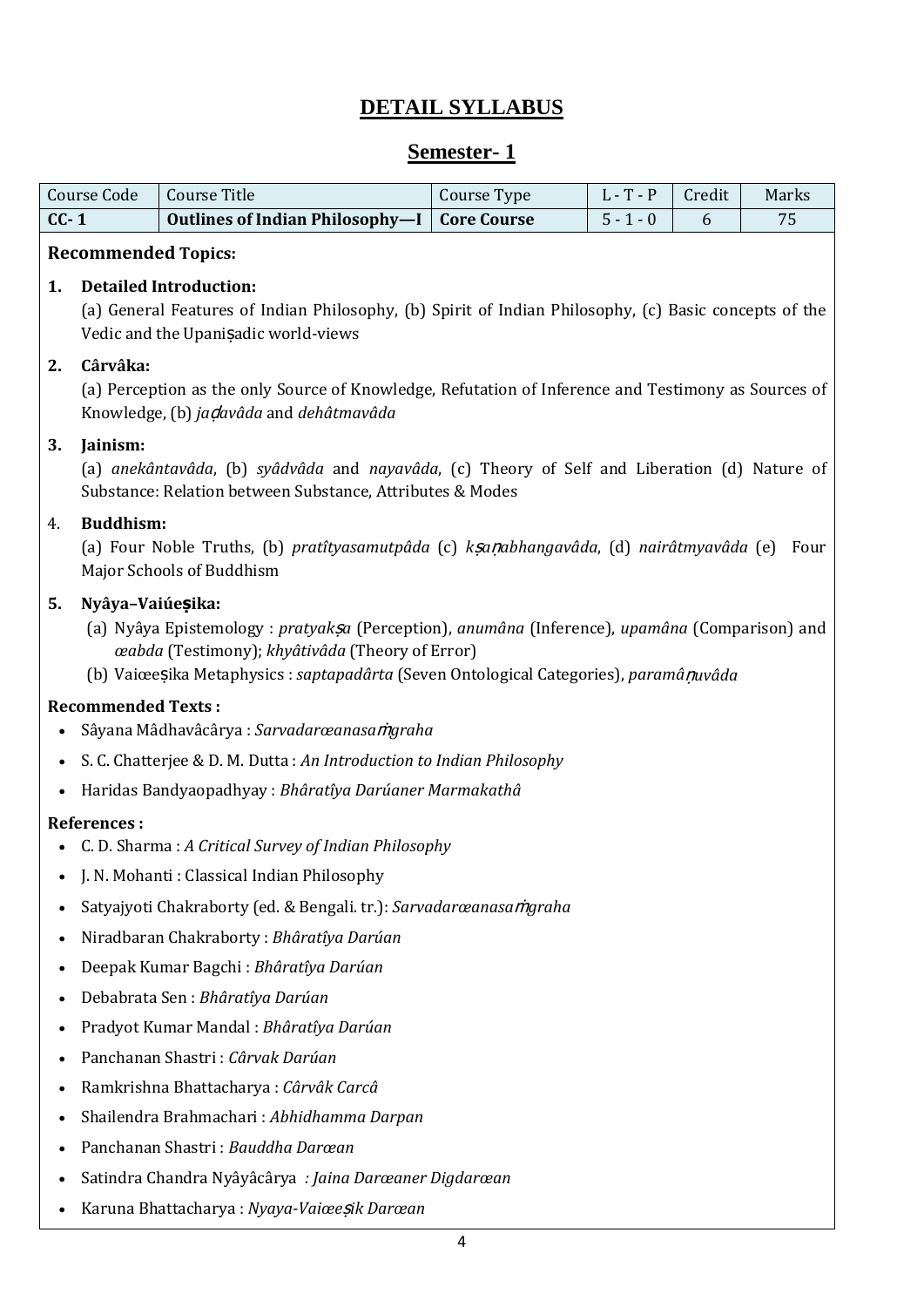| <b>Course Code</b>         | <b>Course Title</b>                                                                                                                 | Course type | $L - T - P$ | Credit | Marks |  |
|----------------------------|-------------------------------------------------------------------------------------------------------------------------------------|-------------|-------------|--------|-------|--|
| $CC-2$                     | <b>Outlines of Western Philosophy-I</b>                                                                                             | Core course | $5 - 1 - 0$ | 6      | 75    |  |
|                            | <b>Recommended Topics:</b>                                                                                                          |             |             |        |       |  |
|                            | 1. The Pre-Socratic Period:<br>(a) Ionian School, (b) Parmenides, (c) Heraclitus and (d) Zeno (Paradox)                             |             |             |        |       |  |
| 2. Plato:                  | (a) Theory of Knowledge, (b) Theory of Ideas                                                                                        |             |             |        |       |  |
| 3. Aristotle:<br>Causation | (a) Refutation of Plato's Theory of Ideas, (b) Theory of Substance, (c) Form and Matter, (d) Theory of                              |             |             |        |       |  |
| 4. Descartes:              | (a) Method of Doubt, (b) Cogito Ergo Sum, (c) Criterion of Truth, (d) Classification of Ideas, (e)<br>Interactionism, (f) Substance |             |             |        |       |  |
| 5. Spinoza:                | (a) The Doctrine of Substance, Attributes and Modes, (b) Parallelism, (c) Degrees of Knowledge, (d)<br>Determinism and Freedom      |             |             |        |       |  |
| 6. Leibniz:<br>Knowledge   | (a) Monadology and Pre-established Harmony (b) Truths of Reason and Truths of Fact, (c) Theory of                                   |             |             |        |       |  |
| <b>Recommended Texts:</b>  |                                                                                                                                     |             |             |        |       |  |
| $\bullet$                  | F. Copleston : A History of Philosophy [Vols. I, IV, V, & VII]                                                                      |             |             |        |       |  |
|                            | W. T. Stace: A Critical History of Greek Philosophy                                                                                 |             |             |        |       |  |
| <b>References:</b>         |                                                                                                                                     |             |             |        |       |  |
|                            | B. Russell: A History of Western Philosophy                                                                                         |             |             |        |       |  |
|                            | Y. Masih: A Critical History of Western Philosophy                                                                                  |             |             |        |       |  |
| ٠                          | R. Falckenberg: History of Modern Philosophy                                                                                        |             |             |        |       |  |
| $\bullet$                  | Anders Wedberg: A History of Philosophy, Vol.-I & II                                                                                |             |             |        |       |  |
| ٠                          | Tom Sorell & G. A. J. Rogers (ed.): Analytic Philosophy and History of Philosophy                                                   |             |             |        |       |  |
| $\bullet$                  | Niradbaran Chakraborty: Pâúcâtya Darúaner Itihâs (Plato, Aristotle)                                                                 |             |             |        |       |  |
| $\bullet$                  | Sushanta Chakraborty : Pâúcâtya Darúaner Itihâs                                                                                     |             |             |        |       |  |
| $\bullet$                  | Kalyan Chandra Gupta: Pâúcâtya Darúaner Itihâs                                                                                      |             |             |        |       |  |
| $\bullet$                  | Chandroday Bhattacharya: Pâúcâtya Darúaner Itihâs                                                                                   |             |             |        |       |  |
| $\bullet$                  | Tarak Chandra Das: Pâúcâtya Darúaner Itihâs, Vol.-I, II & III                                                                       |             |             |        |       |  |
| $\bullet$                  | Shyamal Kumar Mukhopadhyay : Socrateser Bicâr o Mrtyu (Pub: Darúan O Samâj Trust, 1996)                                             |             |             |        |       |  |
| ٠                          | Sardar Fajlul Karim: Plator Samlâp (Bengali Tr. of Plato's Dialogues), Dhaka Bangla Academy                                         |             |             |        |       |  |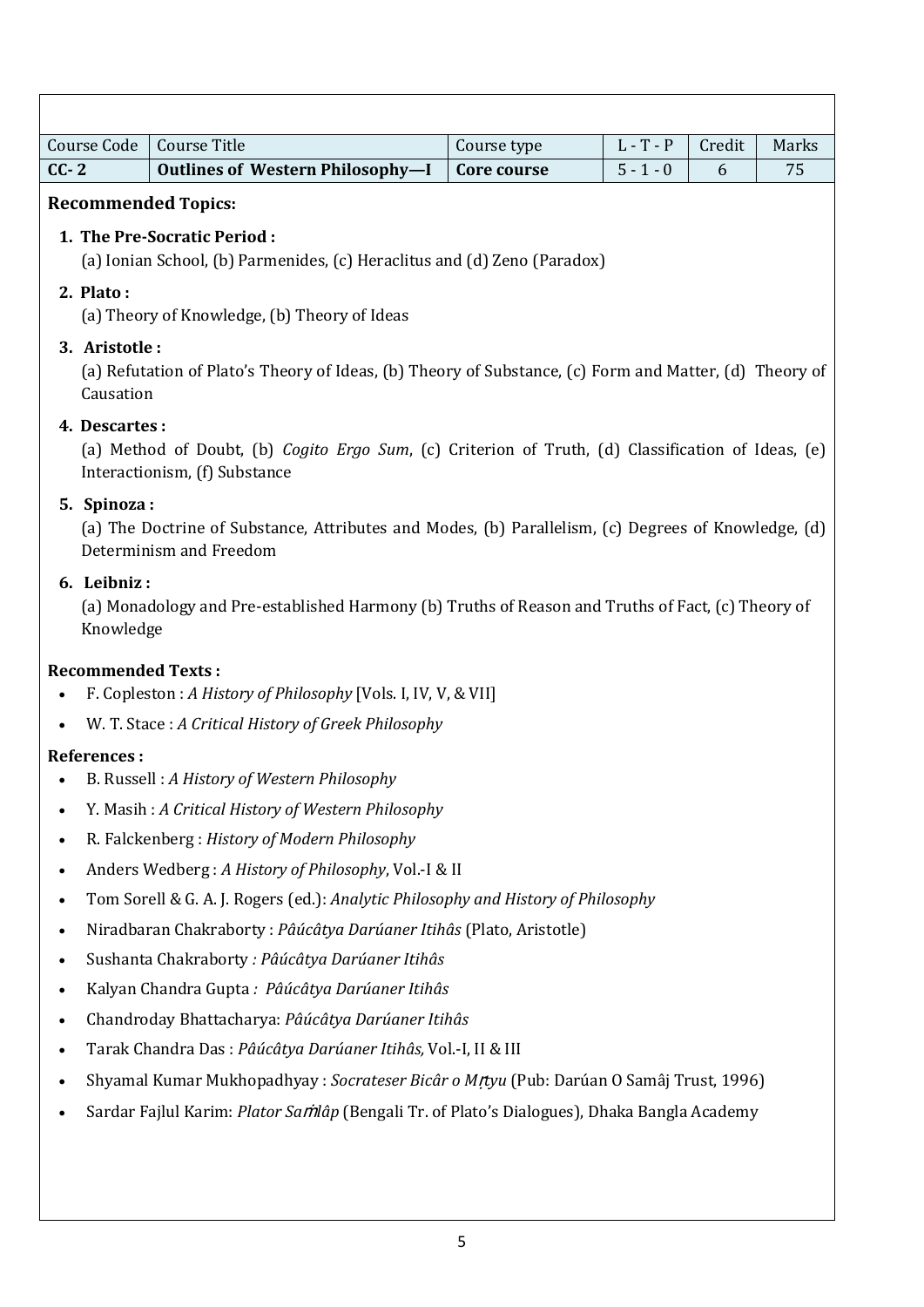|        | <b>Course Code</b>                              | <b>Course Title</b>                                                              | Course type                                                                                                                                                     | $L - T - P$ | Credit | Marks |
|--------|-------------------------------------------------|----------------------------------------------------------------------------------|-----------------------------------------------------------------------------------------------------------------------------------------------------------------|-------------|--------|-------|
| $GE-1$ |                                                 | <b>Indian Philosophy</b>                                                         | <b>Interdisciplinary Generic Elective</b>                                                                                                                       | $5 - 1 - 0$ | 6      | 75    |
|        | 1. Introduction:                                | <b>Recommended Topics:</b><br>(a) General Features of Indian Philosophy          |                                                                                                                                                                 |             |        |       |
|        | 2. Cârvâka:                                     |                                                                                  |                                                                                                                                                                 |             |        |       |
|        |                                                 | (c) ja davâda and dehâtmavâda                                                    | (a) pratyaksa (perception) as the only Source of Knowledge<br>(b) Refutation of <i>anumâna</i> (inference) and <i>œabda</i> (testimony) as Sources of Knowledge |             |        |       |
|        | 3. Jainism:<br>(a) anekântavâda                 | (b) syâdvâda and nayavâda                                                        |                                                                                                                                                                 |             |        |       |
|        | 4. Buddhism:<br>(d) nairâtmyavâda               | (a) Four Noble Truths<br>(b) pratîtyasamutpâda<br>(c) ksanabhangavâda            |                                                                                                                                                                 |             |        |       |
|        | 5. Nyâya-Vaiúesika:<br>(testimony)              | (b) Saptapadârtha (Seven Categories)                                             | (a) pramâna: pratyaksa (perception), anumâna (inference), upamâna (comparison) and œabda                                                                        |             |        |       |
|        | 6. Sâmkhya:                                     | (a) Satkâryavâda (Theory of Causality)<br>(b) Parinâmavâda (Theory of Evolution) |                                                                                                                                                                 |             |        |       |
|        | 7. Yoga:<br>(b) a stâ ngayoga                   | (a) cittav!ttinirodha                                                            |                                                                                                                                                                 |             |        |       |
|        | 8. Mimâmsâ<br>(a) arthâpatti<br>(b) anupalabdhi |                                                                                  |                                                                                                                                                                 |             |        |       |
|        | 8. Advaita Vedânta:                             | (a) Brahman, jîva and jagat                                                      |                                                                                                                                                                 |             |        |       |
|        | <b>Recommended Texts:</b>                       |                                                                                  |                                                                                                                                                                 |             |        |       |
|        |                                                 |                                                                                  | S. C. Chatterjee & D. M. Dutta: An Introduction to Indian Philosophy                                                                                            |             |        |       |
|        |                                                 | C. D. Sharma: A Critical Survey of Indian Philosophy                             |                                                                                                                                                                 |             |        |       |
|        |                                                 |                                                                                  | Haridas Bandyaopadhyay: Bhâratîya Darúaner Marmakathâ                                                                                                           |             |        |       |
|        | <b>References:</b>                              |                                                                                  |                                                                                                                                                                 |             |        |       |
|        |                                                 | J. N. Mohanti: Classical Indian Philosophy                                       |                                                                                                                                                                 |             |        |       |
|        |                                                 | Niradbaran Chakraborty: Bhâratîya Darúan                                         |                                                                                                                                                                 |             |        |       |
|        |                                                 | Karuna Bhattacharya: Nyâya-Vaiúe, sika Darœan                                    |                                                                                                                                                                 |             |        |       |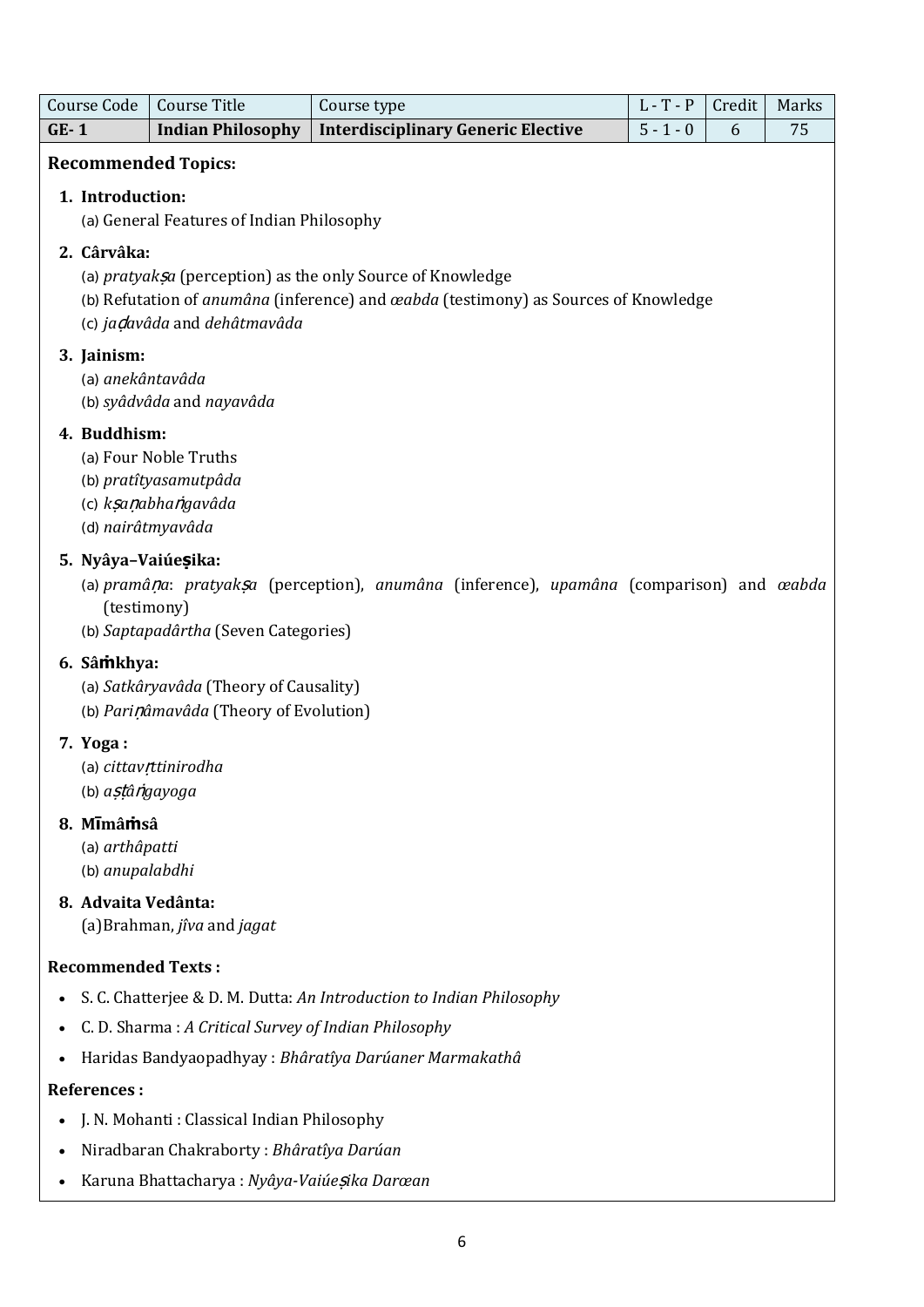- Panchanan Shastri : *Cârvâka Darúan*
- Panchanan Shastri : *Bauddha Darœan*
- Rajat Bhattacharya : *Sâ*ṁ*khyakârikâ* O *Sâ*ṁ*khyatattvakumudî*
- Niradbaran Chakraborty : *Bhâratîya Darúan*
- Deepak Kumar Bagchi : *Bhâratîya Darúan*
- Debabrata Sen : *Bhâratîya Darúan*
- Pradyot Kumar Mandal : *Bhâratîya Darúan*
- Kanakprabha Bandyopadhyay : *Sâ*ṁ*khyapâtañjaladarœan*
- Tarakishor Sharma Choudhury : *Pâtañjaladarœan*
- Gobindagopal Mukhopadhyay : *Yoger Kathâ : Patañjalir D*ṛṣṭ*ite*
- Purnachandra Vedanta Chunchu : *Pâtañjal Darœan*

| Course Code                                | Course Title                            | Course type                       |             |             | $L - T - P$ |   | Credit | Marks |
|--------------------------------------------|-----------------------------------------|-----------------------------------|-------------|-------------|-------------|---|--------|-------|
| AECC-1                                     | <b>ENVS</b>                             | <b>Ability Enhancement Course</b> |             | $4 - 0 - 0$ |             | 4 |        | 100   |
| Semester-2                                 |                                         |                                   |             |             |             |   |        |       |
| Course Code<br>Course Title<br>Course Type |                                         |                                   |             |             | $L - T - P$ |   | Credit | Marks |
| $CC-3$                                     | <b>Outlines of Indian Philosophy-II</b> |                                   | Core course |             | $5 - 1 - 0$ |   | 6      | 75    |

#### **Recommended Topics:**

#### **1. Sâṁkhya**

(i) *satkâryavâda,* (ii) *pañcavi*ṁ*œati tattva* and *tattvaparinâma*, (iii) *prak*ṛ*ti* and its *gu*ṇ*a*-s, (iv) Notion of *puru*ṣ*a*, *bahupuru*ṣ*avâda*

## **2. Yoga:**

(i) *citta,* (ii) *cittabhūmi,* (iii) *cittav*ṛ*tti,* (iv) *cittav*ṛ*ttinirodha* and (v) *īśvara*

## **3. Pūrva Mīmāṁsā :**

(i) *pramā*ṇ*a*-s with special reference to *arthāpatti* and *anupalabdhi*, (ii) *prāmā*ṇ*yavāda*

## **4. Advaita Vedānta :**

(i) *vivartavāda,*, (ii) *māyā,* (iii) Brahman, *jīva* and *jagat*

## **5. Viśiṣṭādvaita Vedānta:**

(i) Distinction between *advaitavāda* and *viśi*ṣṭ*ādvaitavāda*, (ii) Nature of *īśvara*, *jīva* and *jagat*, (iii) Criticism of Saṁkara's Doctrine of *māyā*

## **6.** *khyātivāda* (Theory of Error): Bhāṭṭa and Advaita

## **Recommended Texts :**

- S. C. Chatterjee & D. M. Dutta: *An Introduction to Indian Philosophy*
- Haridas Bandyaopadhyay : *Bhāratīya Darśaner Marmakathā*

## **References :**

- C. D. Sharma : *A Critical Survey of Indian Philosophy*
- M. Hiriyanna : *Outlines of Indian Philosophy*
- Niradbaran Chakraborty : *Bhâratîya Darúan*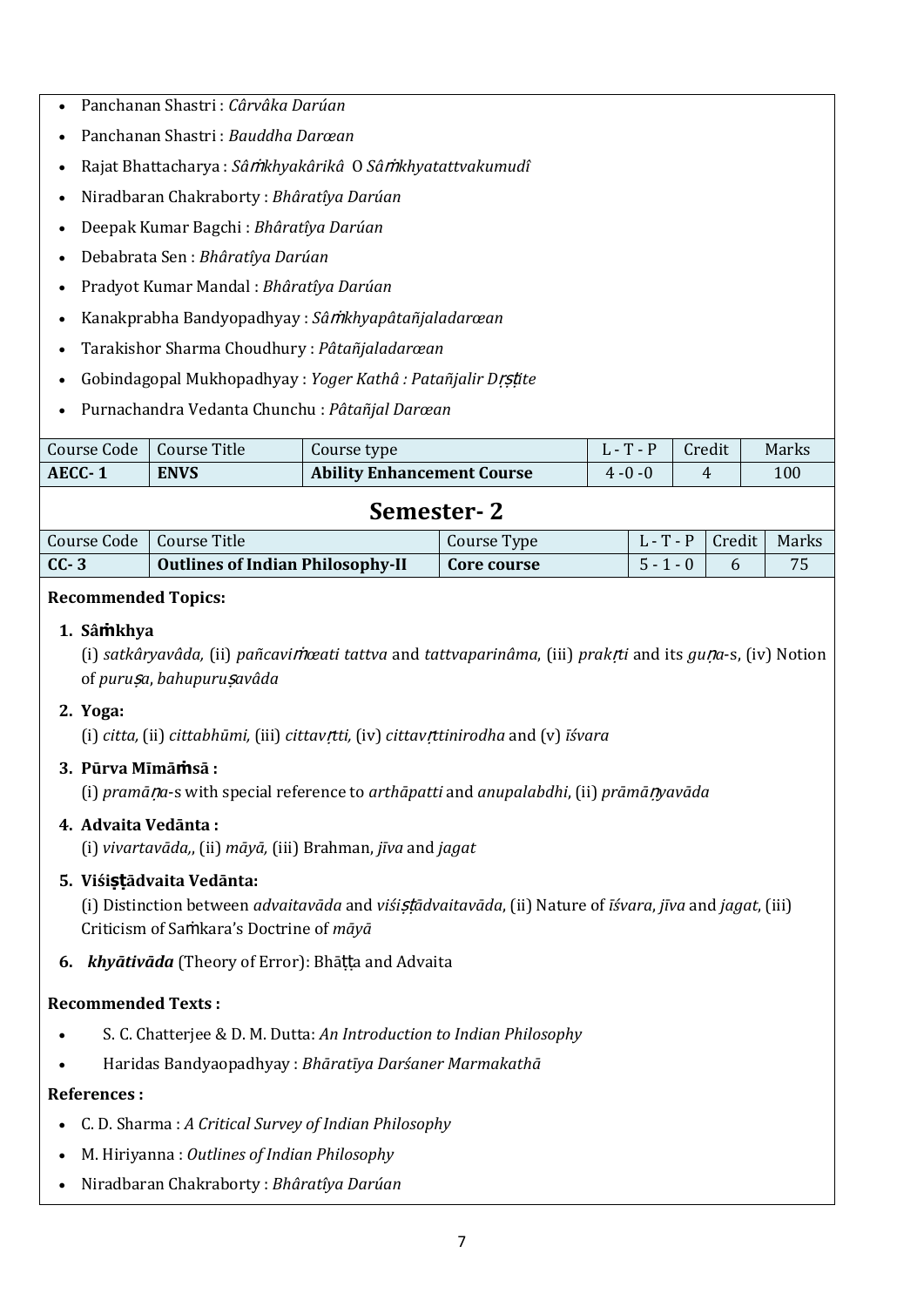- Deepak Kumar Bagchi : *Bhâratîya Darúan*
- Debabrata Sen : *Bhâratîya Darúan*
- Pradyot Kumar Mandal : *Bhâratîya Darúan*
- Rajat Bhattacharya : *Sâ*ṁ*khyakârikâ* O *Sâ*ṁ*khyatattvakumudî*
- Bidhubhushan Bhattacharya : *Sâ*ṁ*khya Darœaner Bibaran*
- Kanakprabha Bandyopadhyay : *Sâ*ṁ*khyapâtañjaladarœan*
- Harihrānanda Āraṇya : *Yogdarśana*
- Tarakishor Sharma Choudhury : *Pâtañjaladarœan*
- Gobindagopal Mukhopadhyay : *Yoger Kathâ : Patañjalir D*ṛṣṭ*ite*
- Purnachandra Vedanta Chunchu : *Pātañjal Darśan*
- Sukhamaya Bhattacharya : *Pūrva Mīmā*ṁ*sa Darśana*
- Roma Choudhury : *Vedānta Darśan*
- *Pramathanath Sharma : Māyāvād*

| Course Code   Course Title |                                                 | Course type | L-T-P   Credit   Marks |           |
|----------------------------|-------------------------------------------------|-------------|------------------------|-----------|
| $CC-4$                     | Outlines of Western Philosophy—II   Core course |             | $5 - 1 - 0$            | <b>75</b> |

## **Recommended Topics:**

## **1. Locke :**

(a) Refutation of Innate Ideas and Principles, (b) Theory of Ideas, (c) Theory of Substance, (d) Distinction between Primary and Secondary Qualities, (e) Theory of Knowledge

## **2. Berkeley :**

(a) Rejection of the Lockean notion of Substance, (b) Refutation of Abstract Ideas (c) Rejection of the Distinction between Primary and Secondary Qualities, (d) *Esse Est Percipii*

## **3. Hume :**

(a)Origin of Knowledge : Impressions and Ideas, (b) Laws of Association, (c) Relations of Ideas and Matters of Fact, (d) Notion of Causality, (e) Problem of Personal Identity, (F) Scepticism.

## **4. Kant :**

(a) Idea of the Critical Philosophy, (b) Possibility of Metaphysics, (c) Kant's Copernican Revolution in Philosophy, (d) Role of Sensibility and Understanding in the origin of Knowledge, (e) Possibility of Synthetic *a-priori* Judgments, (f) Space and Time

## **5. Hegel:**

(a)Dialectical Method, (b) The Absolute.

## **Recommended Texts :**

- Y. Masih : *A Critical History of Western Philosophy*
- R. Falckenberg : *History of Modern Philosophy*
- I. Kant : *Critique of Pure Reason, Tr. N. K. Smith*

## **References :**

- F. Copleston : *A History of Philosophy* [Vols. I, IV, V, & VII]
- B. Russell : *A History of Western Philosophy*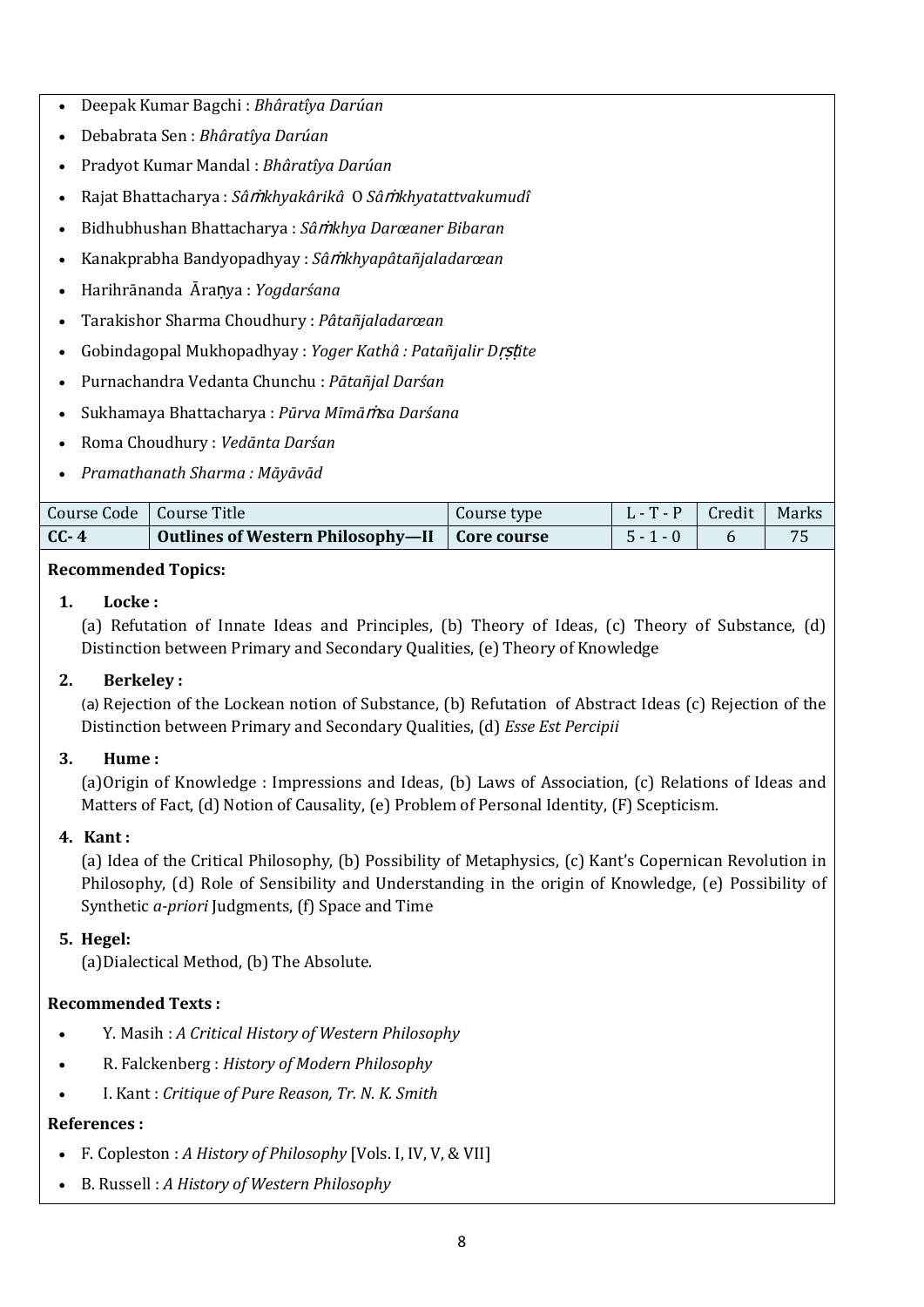- W.T. Stace : *A Critical History of Greek Philosophy*
- Anders Wedberg : *A History of Philosophy*, Vol.-I & II
- Tom Sorell & G. A. J. Rogers (ed.): *Analytic Philosophy and History of Philosophy*
- Humayun Kabir : *Immanuel Kant*
- Rashbihari Das : *A Handbook on Kant's Critique of Pure Reason*
- Sushanta Chakraborty *: Pâúcâtya Darúaner Itihâs*
- Kalyan Chandra Gupta *: Pâúcâtya Darúaner Itihâs*
- Chandroday Bhattacharya: *Pâúcâtya Darúaner Itihâs*
- Tarak Chandra Das : *Pâúcâtya Darúaner Itihâs,* Vol.-I, II & III
- Monornjan Basu : *Pâúcâtya Darúaner Itihâs*
- Rashbihari Das : *Kanter Darśan*
- Tafajol Hossain: *Immanuel Kanter Pratham Kritik: Akti Upasthapana*

| Course Code<br>Course Title<br>Course Type                                         | $ L - T - P $ Credit |   | Marks |  |  |  |
|------------------------------------------------------------------------------------|----------------------|---|-------|--|--|--|
| <b>Western Philosophy</b><br><b>Interdisciplinary (Generic Elective)</b><br>$GE-2$ | $ 5 - 1 - 0 $        | 6 | 75    |  |  |  |
| <b>Recommended Topics:</b>                                                         |                      |   |       |  |  |  |
| <b>Metaphysics</b> : Nature of Metaphysics, Elimination of Metaphysics<br>1.       |                      |   |       |  |  |  |
| 2. Realism : Naïve Realism, Scientific Realism, Representative Realism             |                      |   |       |  |  |  |
| 3. Idealism: Subjective Idealism, Objective Idealism                               |                      |   |       |  |  |  |

- **4. Critical Theory of Kant**
- **5. Theories of Causation** : Regularity Theory and Entailment Theory
- **6. Substance** : Views of Descartes, Spinoza, Locke and Berkeley
- **7. Relation between Mind and Body**: Interactionism and Parallelism
- **8. Theories of Evolution** : Mechanistic and Emergent

## **Recommended Texts:**

- **1.** Falkenberg : History of Western Philosophy
- **2.** Sibapada Chakraborty : General Philosophy

## **Reference**:

- Sibapada Chakraborty : *An Introduction to General Philosophy*
- Ramchandra Pal : *Darœan Parichaya*
- Rama Prasad Das & Sibapada Chakraborty : *Pâúcâtya Darúaner Rûprekhâ*
- Niradbaran Chakraborty : *Pâúcâtya Darúaner Bhûmikâ*

| Course Code   Course Title | Course Type                                          |  | $ L - T - P $ Credit   Marks |
|----------------------------|------------------------------------------------------|--|------------------------------|
| AECC-2                     | Communicative Eng./ MIL   Ability Enhancement Course |  |                              |
|                            |                                                      |  |                              |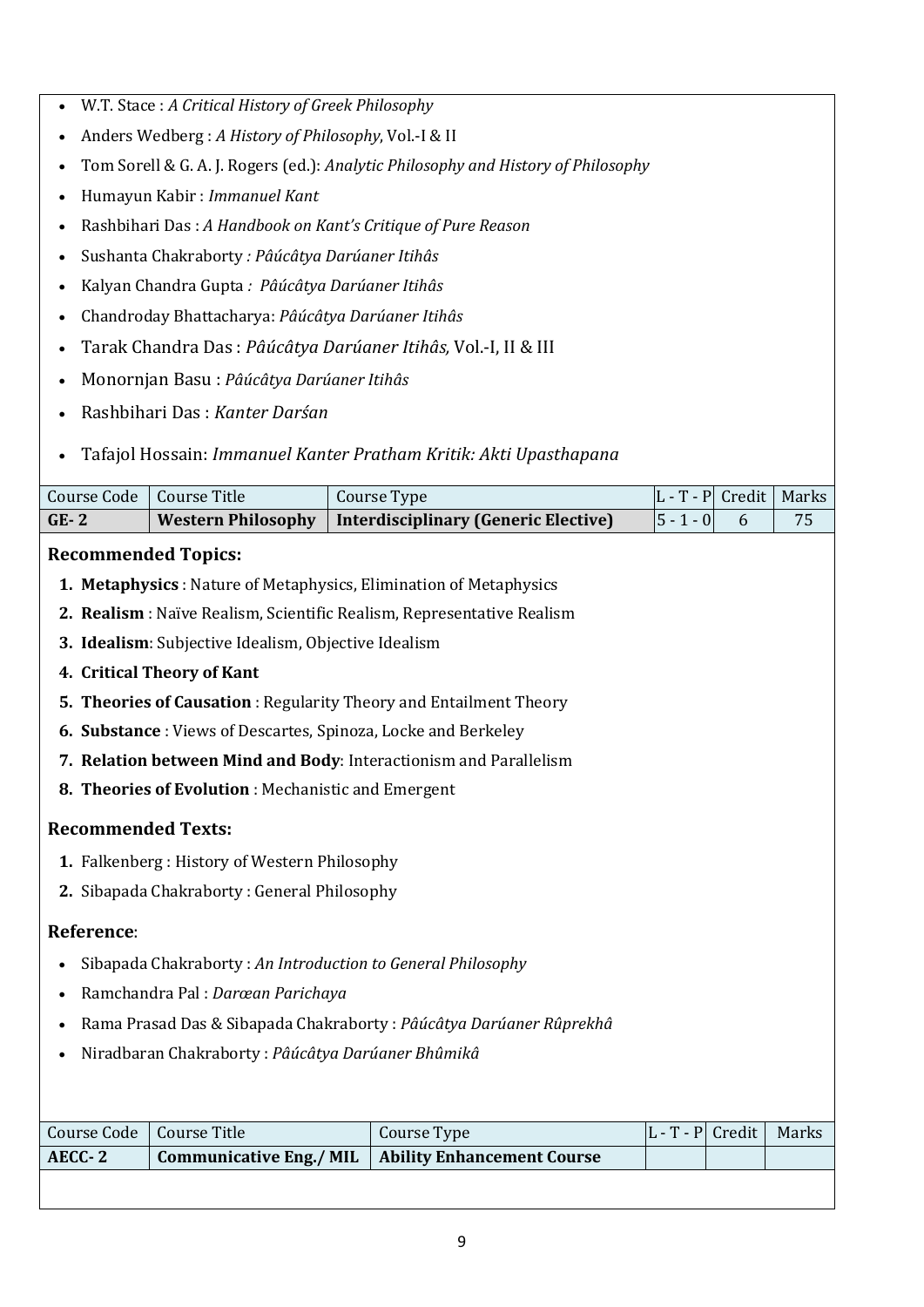|                                          |                                                                                               | Semester-3                                                                                           |             |        |       |  |  |
|------------------------------------------|-----------------------------------------------------------------------------------------------|------------------------------------------------------------------------------------------------------|-------------|--------|-------|--|--|
|                                          | Course Code Course Title                                                                      | Course Type                                                                                          | $L - T - P$ | Credit | Marks |  |  |
| $CC - 5$                                 | <b>Indian Ethics</b>                                                                          | <b>Core Course</b>                                                                                   | $5 - 1 - 0$ | 6      | 75    |  |  |
|                                          | <b>Recommended Topics:</b><br>1. <i>puru șārtha</i> (Cārvāka, Buddha and <i>āstika</i> views) |                                                                                                      |             |        |       |  |  |
|                                          | 2. Vedic Concepts of <i>Ita, satya, yajña, rna, vidhi</i> and nisedha                         |                                                                                                      |             |        |       |  |  |
|                                          | 3. Ethics in Śrīmadbhagavadgīitā : niskāmakarma and sthitaprajña                              |                                                                                                      |             |        |       |  |  |
|                                          | 4. Buddhist Ethics: pañcaśīla and brahmavihārabhāvanā                                         |                                                                                                      |             |        |       |  |  |
|                                          | 5. Jaina Ethics : pañcamahāvrata, triratna, anuvrata and mahāvrata                            |                                                                                                      |             |        |       |  |  |
|                                          | 6. Yoga Ethics: himsā, ahimsā, yama and niyama                                                |                                                                                                      |             |        |       |  |  |
|                                          |                                                                                               |                                                                                                      |             |        |       |  |  |
|                                          | <b>Recommended Texts:</b>                                                                     |                                                                                                      |             |        |       |  |  |
|                                          | S. K. Maitra: Ethics of the Hindus                                                            |                                                                                                      |             |        |       |  |  |
|                                          | I. C. Sharma: The Ethical Philosophy of India                                                 |                                                                                                      |             |        |       |  |  |
| <b>References:</b>                       |                                                                                               |                                                                                                      |             |        |       |  |  |
|                                          | K. N. Tewari, Classical Indian Ethical Thought                                                |                                                                                                      |             |        |       |  |  |
|                                          | Peter Hervey : Buddhist Ethics                                                                |                                                                                                      |             |        |       |  |  |
|                                          | Sukhamoy Bhattacharya: Pūrvamimāmsā Darśan                                                    |                                                                                                      |             |        |       |  |  |
|                                          | Jagadish Chandra Ghosh : Bhagavadgītā                                                         |                                                                                                      |             |        |       |  |  |
|                                          | Somnath Chakraborty: Nītividyār Tattvakathā                                                   |                                                                                                      |             |        |       |  |  |
|                                          | Sibapada Chakraborty: Nītividyā                                                               |                                                                                                      |             |        |       |  |  |
|                                          | Dikshit Gupta: Nītiśāstra                                                                     |                                                                                                      |             |        |       |  |  |
| Course Code                              | <b>Course Title</b>                                                                           | Course Type                                                                                          | $L - T - P$ | Credit | Marks |  |  |
| $CC - 6$                                 | <b>Western Ethics</b>                                                                         | <b>Core Course</b>                                                                                   | $5 - 1 - 0$ | 6      | 75    |  |  |
|                                          | <b>Recommended Topics:</b>                                                                    |                                                                                                      |             |        |       |  |  |
| 1.                                       | <b>Nature and Scope of Ethics</b>                                                             |                                                                                                      |             |        |       |  |  |
| 2.                                       | <b>Nature of Morality</b>                                                                     |                                                                                                      |             |        |       |  |  |
| <b>Moral and Non-moral actions</b><br>3. |                                                                                               |                                                                                                      |             |        |       |  |  |
| 4.                                       | Object of Moral Judgment: Motive and Intention                                                |                                                                                                      |             |        |       |  |  |
| 5.                                       | <b>Postulates of Morality</b>                                                                 |                                                                                                      |             |        |       |  |  |
| 6.                                       | The Development of Morality                                                                   |                                                                                                      |             |        |       |  |  |
| 7.                                       | <b>Normative Theories:</b>                                                                    | Consequentialism (Teleology): (a) Hedonism (b) Act Iltilitarianism and Rule Iltilitarianism: (c) Act |             |        |       |  |  |

Consequentialism (Teleology): (a) Hedonism, (b) Act Utilitarianism and Rule Utilitarianism; (c) Act Deontology and Rule Deontology, (d) Kant's Moral Theory, (e) Divine Command Theory, (f) Eudemonism

**7. Theories of Punishment:** Retributive, Deterrent and Reformative Theory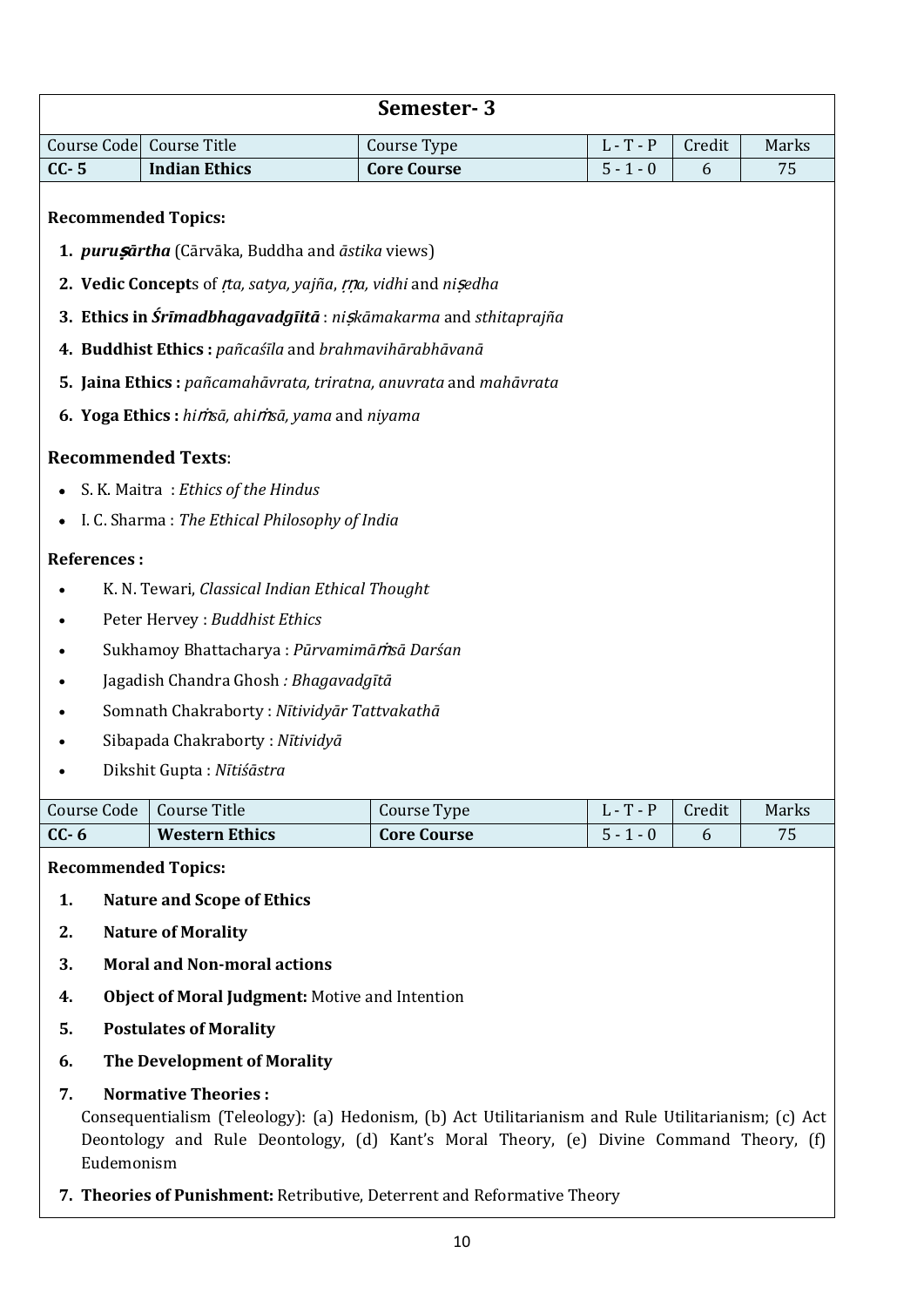## **8. Issues in Applied Ethics :**  (a) Suicide, (b) Euthanasia, (c) Gender Equality, (d) Basic Moral Concerns of Environment, (e) Affluence and Morality

## **Recommended Texts:**

- W. Frankena: *Ethics*
- Y. V. Satyanarayan : *Ethics : Theory and Practice*

## **References**:

- W. Lillie *: An Introduction to Ethics*
- J. S. Mackenzie : *A Manual of Ethics*
- P. Singer : *Practical Ethics*
- A.S.M. Abdul Khalek : *N*ῑ*tibidyār Tattvakathā*
- Somnath Chakraborty : *Nītividyār Tattvakathā*
- Somnath Chakraborty : *Kathāy Karme Ethics*
- Mrinal Kanti Bhadra *: Nītividya*
- Dikshit Gupta *: Nītiśāstra*
- Dhruba Acharyya: *n*ῑ*tiśāstre sukhvād*
- Dhruba Acharyya: *Paribesh N*ῑ*tiśāstrer Paricay*

| Course Code   Course Title |                     | Course Type        | $\mathbf{r}$ | Credit | Marks |
|----------------------------|---------------------|--------------------|--------------|--------|-------|
| $CC-7$                     | <b>Indian Logic</b> | <b>Core Course</b> | 5-           |        | 7 E   |

## **Recommended Topics & Text :**

## **1. Annambhatta :** *Tarkasa***ṁ***graha* with *Dīpikā*  [From the *s*ῡ*tra* "*sarvavyavahāraheturgu*ṇ*o buddhirjñānam"* to the end of *śabda pramā*ṇ*a*]

## **References**:

- Gopinath Bhattacharyya (tr. & elucidated) *Tarkasa*ṁ*grahadīpikā on Tarkasa*ṁ*graha,* Progressive Publishers, Calcutta
- Narayan Chandra Goswami (ed. & Tr.) : *Tarkasa*ṁ*graha of Annambhatta*
- Anamika Roychoudhury (ed. & Tr.) : *Tarkasa*ṁ*graha*
- Kanailal Poddar (ed. & Tr.): *Tarkasa*ṁ*graha*
- Indira Mukhopadhyay (ed. & Tr.): *Tarkasa*ṁ*graha*

|        | Course Code Course Title | Course Type                        | $ L - T - P $ Credit   Marks |  |
|--------|--------------------------|------------------------------------|------------------------------|--|
| $GE-3$ | Logic                    | Interdisciplinary Generic Elective | $ 5 - 1 - 0 $                |  |

## **Recommended Topics:**

## **1. Basic Concept of Logic :**

(a) Nature and Scope of Logic, (b) Sentence, Proposition and Statement , (c) Inference and Argument,

## **2. Types of Argument and Inference:**

- (a) Deductive Argument and Inductive Argument, (b) Immediate inference and Mediate inference,
- (c) Categorical Syllogism, (d) Truth Functional Argument and Quantificational Argument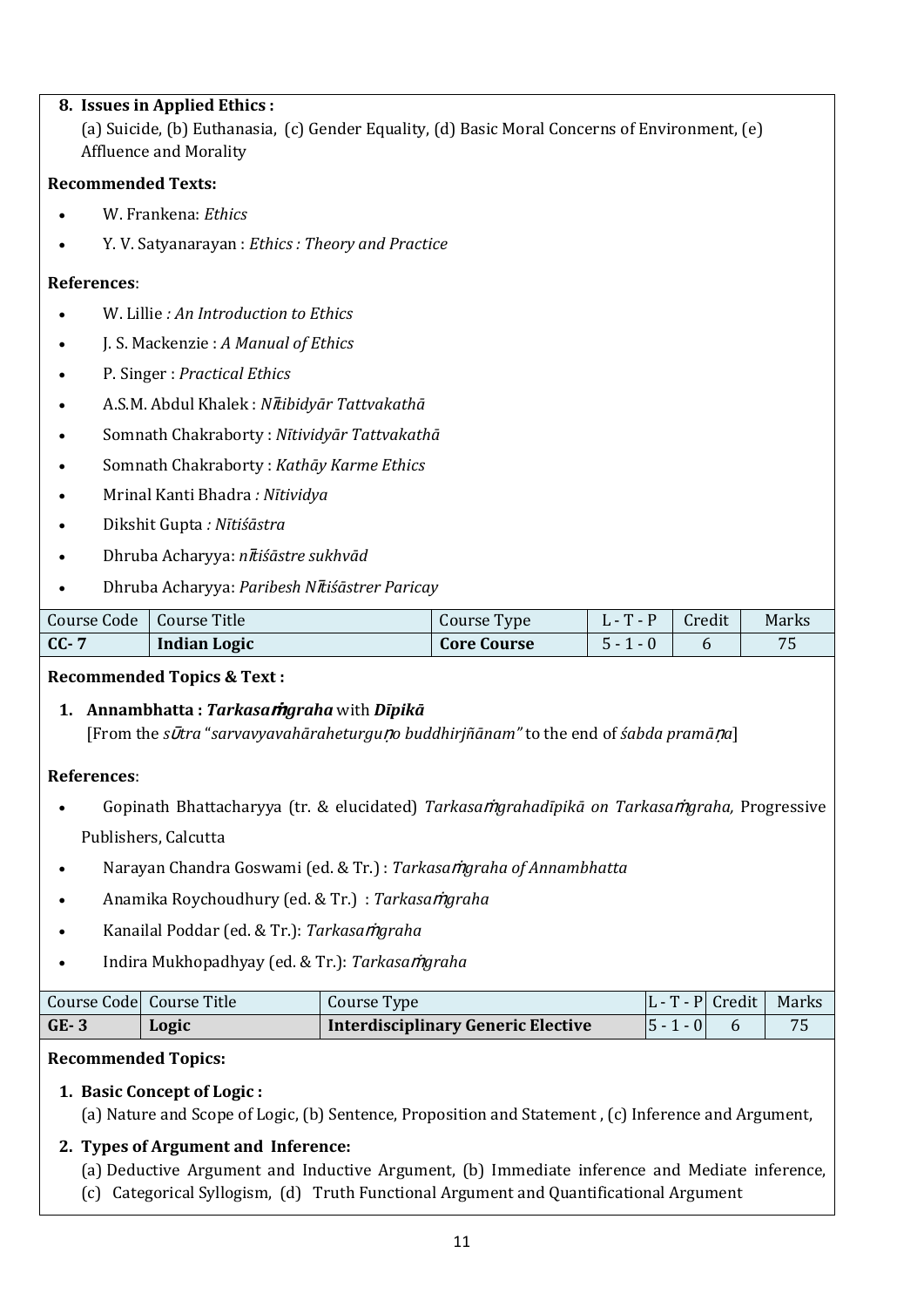- **3. Opposition of Propositions:** Rules and Fallacies
- **4. Immediate Inference:** Rules and Fallacies
- **5. Categorical Syllogisms :** Rules and Fallacies, Venn diagram
- **6. Truth functional Argument :** Rules and Fallacies
- **7. Inductive Argument :** Rules and Fallacies
- **8. Analogical Reasoning**
- **9. Science and Hypothesis**

## **Recommended Texts :**

- M. Copi, C. Cohen, P. Jetli & M. Prabhakar : *Introduction to Logic* (14th Edition)
- [R. S. Agarwal:](http://www.amazon.in/s/ref=dp_byline_sr_book_1?ie=UTF8&field-author=R.S.+Aggarwal&search-alias=stripbooks) *A Modern Approach to Logical Reasoning,* Paperback, 2007

## **References**:

• Bo Bennett : *Logically Fallacious: The Ultimate Collection of Over 300 Logical Fallacies* (Academic Edition)

 (This ebook is available in the downloadable formats: pdf (for reading on PC or MAC), epub (iPad, Nook, and most e-book readers), mobi (Amazon Kindle)

|         | Course Code Course Title      | Course Type                     | $ L - T - P $ Credit   Marks |    |
|---------|-------------------------------|---------------------------------|------------------------------|----|
| $SEC-1$ | <b>Philosophy in Practice</b> | <b>Skill Enhancement course</b> | $2 - 0 - 0$                  | 50 |

## **Recommended Topics:**

- **1. Common and Differentiating Characteristics of Philosophy and** *darśana*
- **2. Nature of Inquiry in Philosophy and** *darśana*
- **3. Outlines of the types of Inquiry in Philosophy and** *darśana***:**
	- (a) Epistemic Inquiry in Philosophy and *darśana,* (b) Metaphysical Inquiry in Philosophy and *darśana,*  (c) Axiological Inquiry in Philosophy and *darśana*
- *4.* **A few Model World-views and corresponding paths leading to Perfection** (a) Plato's view, (b) Kant's view, (c) Sāṁkhya view and (d) Advaita Vedānta View

## **5. Methods of Philosophical Discourse**

(a) Reasoned Speculation, (b) Conceptual Analysis, (c) Linguistic Analysis, (d) Logical Argumentation, (e) Critical Reflection

**6. Methods of** *Dārśanika* **Discourse (***kathā***)**

(a) *chala,* (b) *jāti,* (c) *nigrahasthāna,* (d) *vāda,* (e) *jalpa,* (f) *vita*ṇḍ*ā*

## **Recommended Texts :**

- H. Cappelen: *The Oxford Handbook of Philosophical Methodology,* Oxford University Press, 2016
- B.K. Matilal: *The Word and The World* , Oxford University Press, 2001
- Bimal Krishna Matilal: *The Character of Logic in India*
- Bertrand Russell: *Problems of Philosophy*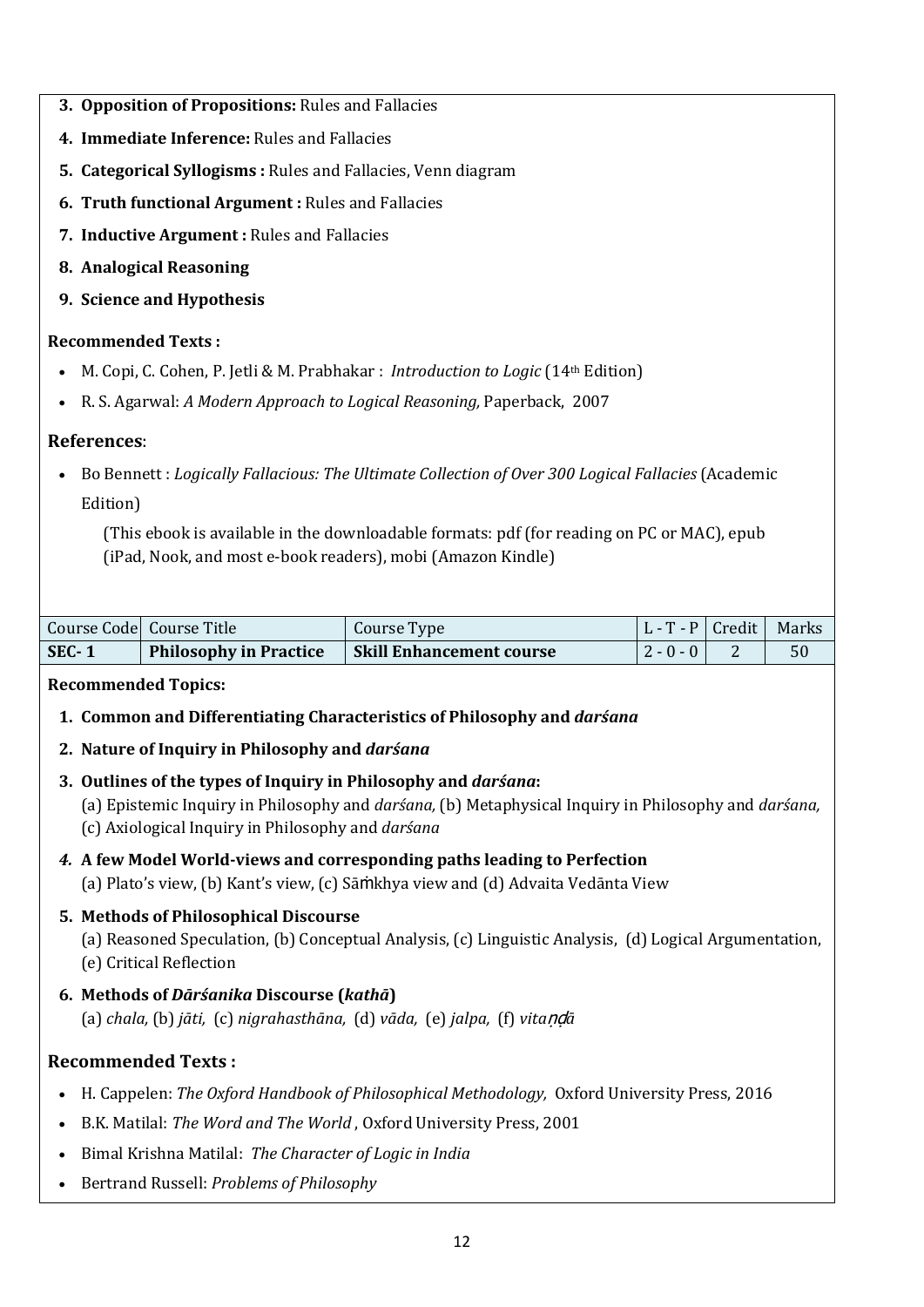## **References**:

- Paul F. Kisak: *Philosophical Methodology : the Methods of Philosophical Inquiry* CSI Publishing Platform, 2016
- E. V. Stubley: Philosophic as a Method of Inquiry
- R. M. Keon: Philosophic Semantics and Philosophic Inquiry
- The Methods of philosophy is the Methods of Inquiry [\(https://explicitblog.wordpress.com\)](https://explicitblog.wordpress.com/)
- Plato : *The Republic*
- G. E. Moore: *Some Main Problems of Philosophy,* New York
- Ῑśvarakṛṣṇa : *Sā*ṁ*khyakārikā*
- Sadānanda Yogῑndra: *Vedāntasāra*
- Gautama : *Nyāyasūtra*
- Th. Stcherbatsky: *Buddhist Logic,* Vol.-I
- B.K. Matilal: *Perception* , Oxford University Press, 1986
- D. M. Datta & S. C. Chatterjee : Introduction to Indian Philosophy
- C. D. Sharma : A Critical Survey of Indian Philosophy
- Sibapada Chakraborty : *An Introduction to General Philosophy*
- Ramchandra Pal : *Darœan Parichaya*
- Rama Prasad Das & Sibapada Chakraborty : *Pâúcâtya Darúaner Rûprekhâ*
- Niradbaran Chakraborty : *Pāścātya Darśaner Bhūmikā*
- PhanibhushanTarkabagish: *Nyāy Parichay*

## **Semester- 4**

| Course Code | Course Title           | Course Type | $\mathbf{r}$<br>1. – 1. – | Credit | Marks |
|-------------|------------------------|-------------|---------------------------|--------|-------|
| $CC-8$      | <b>Western Logic-I</b> | Core course | 5 -                       |        |       |

## **Recommended Topics:**

## **1. Deduction:**

Propositional Logic, 1st Order Predicate Logic (Up to singly general proposition).

## **Recommended Texts :**

- M. Copi, C. Cohen, P. Jetli & M. Prabhakar : *Introduction to Logic* (13th Edition) [Chapters 3 to 8]
- Ramaprasad Das: *Navyayuktivijñān*

| Course Code | Course Title      | Course Type | $\mathbf{r}$ | Credit | Marks |
|-------------|-------------------|-------------|--------------|--------|-------|
| $CC-9$      | <b>Psychology</b> | Core course | - ר          |        | 75    |

## **Suggested Topics:**

- **1. Nature of Psychology**
- **2. Research Methods in Psychology**
- 3. **Biological Processes and Behaviour:** Neuron, Nervous system and Endocrine system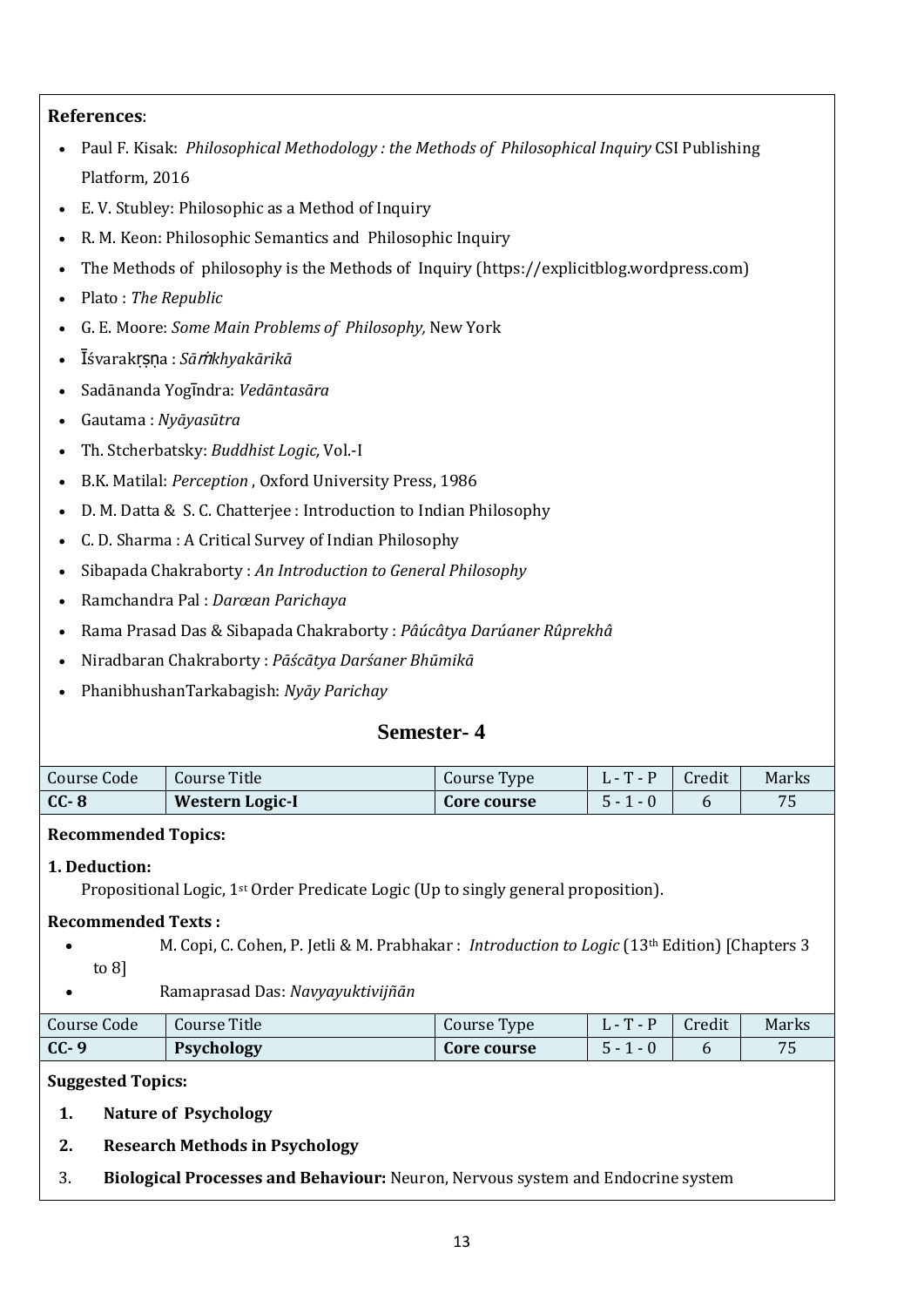- **4. Perception :** Colour and Depth , Pattern Recognition, Perceptual Organization
- **5. Attention:** Nature, Conditions, Span and Division of Attention
- 6. **Learning:** Classical Conditioning Theory, Instrumental (Operant) Conditioning Theory, Trial and Error Theory, Insight Theory
- **7. Memory:** Factors of Memory, Marks of Good Memory, Laws of Association, Causes of Forgetfulness
- **8. Consciousness:** Levels of Consciousness, Freud's theory of Dream
- 9. **Intelligence**: Insight and Intelligence, Measurement of Intelligence, I. Q. Test of Intelligence

## **Recommended Texts :**

- C. T. Morgan & R. A. King Jr.: Introduction to Psychology
- Robert S. Feldman: Understanding Psychology
- Pareshnath Bhattacharya : *A Textbook of Psychology,* Vols-I, II & III

## **References**:

- G. F. Stout : *A Manual of Psychology*
- Woodworth & Marquis : *Psychology*
- R. S. Woodworth *: Contemporary Schools of Psychology*
- E. B. Titchener : *A Text book of Psychology*
- Pareshnath Bhattacharya : *Monovidya*
- Priti Bhusan Chattopadhyay : *Monovidya*
- Ira Sengupta : *Monovidya*

| Course Code | Course Title                  | Course Type | $\mathbf{r}$<br>$-$ P | Credit | Marks |
|-------------|-------------------------------|-------------|-----------------------|--------|-------|
| $CC-10$     | <b>Philosophy of Religion</b> | Core course | $\sim$ -<br>- U       |        |       |

## **Recommended Topics:**

- 1. **Nature and Scope of Philosophy of Religion:** (a) Religion, Dharma, Dhamma, (b) Philosophy of Religion, Comparative Religion and Theology
- **2. Origin and Development** of Religion
- **3. Fundamental Features of Major Religions:**

Hinduism, Christianity, Islam, Buddhism : Basic Tenets, Prophets (if any), Incarnation, Bondage and Liberation

- 4. **Arguments for the Existence of God** (Indian and Western): Sāṁkhya-Yoga Arguments, Nyāya Arguments, Cosmological Arguments, Teleological Arguments, Ontological Arguments
- 5. **Arguments against the Existence of God**: Sociological Arguments, Freudian Arguments, Buddhist Arguments
- **6. Models of Religious Pluralism**
- **7. Mysticism**
- **8. The Problem of Evil**
- **9. Monotheism, Polytheism, Henotheism**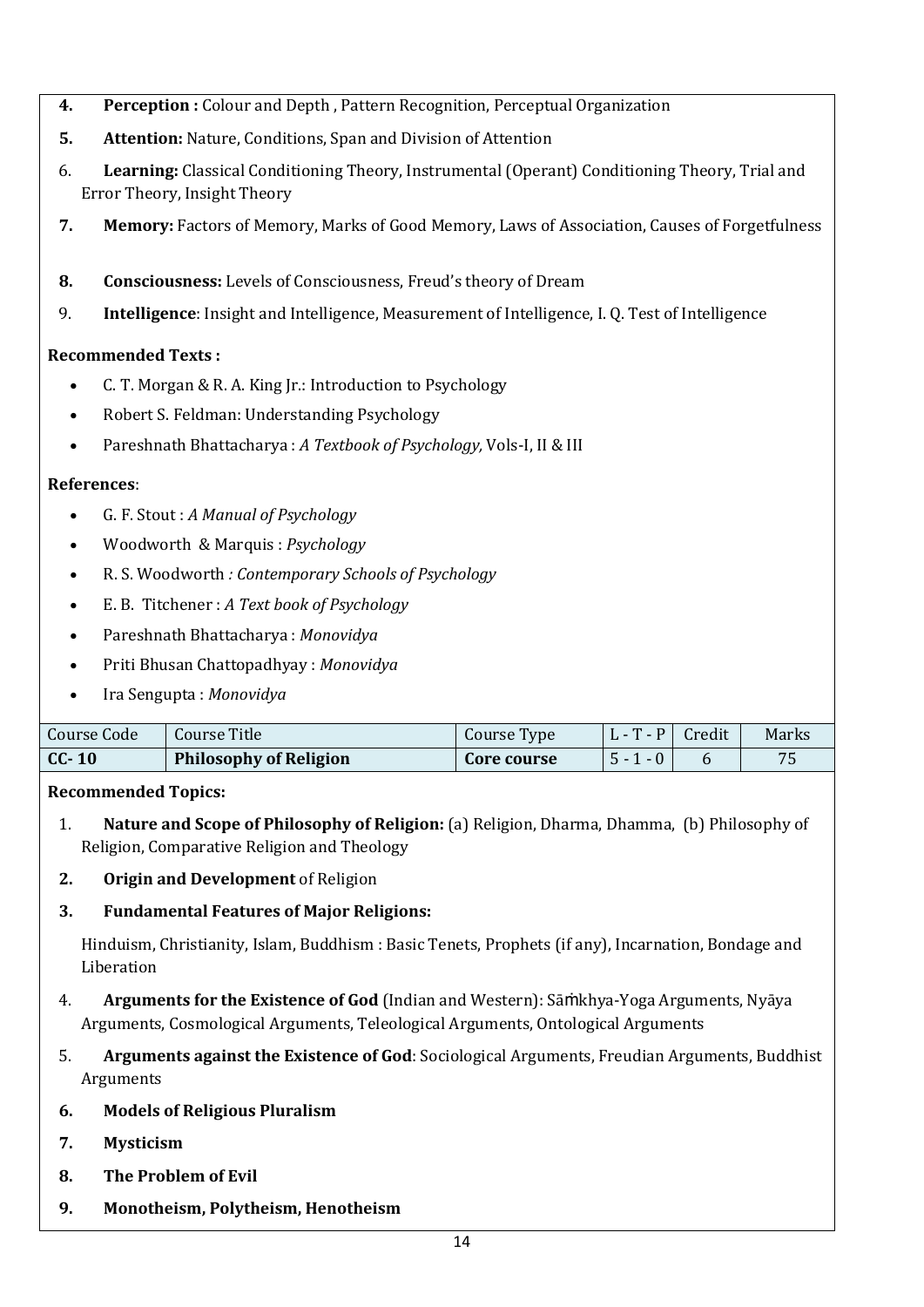## **10. Immanence and Transcendence of God**

## **Recommended Texts :**

- J. Hick : *Philosophy of Religion*
- P. B. Chatterjee : *Studies in Comparative Religion*
- Edward : *Philosophy of Religion*

## **References**:

- Swami Vivekananda: *A Study of Religion*
- Kalidas Bhattacharyya : *Alternative Religions*
- Amlan Datta : *Dharma O Yukti*
- D. Mahanta: Dharma Darśaner Katipay Samasyā
- Kalyan Gupta & Amitava Chakraborty : *Dharma Darsana*
- M. M. Sharif : *A History of Muslim Philosophy*
- M. Fakhry : *A History of Islamic Philosophy*
- S. R. Saha (ed) : *Religions of the People of India*
- R. K. M. Institute of Culture : *The Religion of the World*
- Osman Ghani : *Ilamer Chita O Chetanar Kramabikash* (Dasham Khanda)
- Hasan Ayub : *Islami Darshan*
- R. S. Franks : *The Doctrine of Trinity*
- K. N. Tiwari : *Comparative Religion*
- Pijush Kanti Ghosh : *Dharma Darshan*
- N. Arabinda Basu and Nibedita Chakraborty: *Dharma Darsan Parichaya*

|        | Course Code Course Title                                    | Course Type | $ L - T - P $ Credit Marks |    |
|--------|-------------------------------------------------------------|-------------|----------------------------|----|
| $GE-4$ | Contemporary Indian Philosophy   Interdisciplinary (Generic | Elective)   | $ 5 - 1 - 0 $              | 75 |

## **Recommended Topics:**

Philosophical Thoughts of Rabindranath Tagore, Swami Vivekananda, Sri Aurobindo, S. Radhakrishnan, Md. Iqbal and Mahatma Gandhi

## 1. **Rabindranath Tagore**

(a) Nature of man : The Finite Aspect of Man, the Infinite Aspect of Man ,the Finite-Infinite Aspect of Man, (b) Nature of Religion, (c) Problem of Evil (f) Surplus in man

## 2. **Swami Vivekananda**

(a) Practical Vedānta, (b) Universal Religion, (c) Yoga

## 3. **Sri Aurobindo**

(a) Nature of Reality, (b) Human Evolution– its different stages, (c) Integral Yoga

## 4. **S. Radhakrishnan**

(a) Nature of Man, (b) Nature of Religious Experience, (c) Nature of Intuitive Apprehension

5. **Md. Iqbal**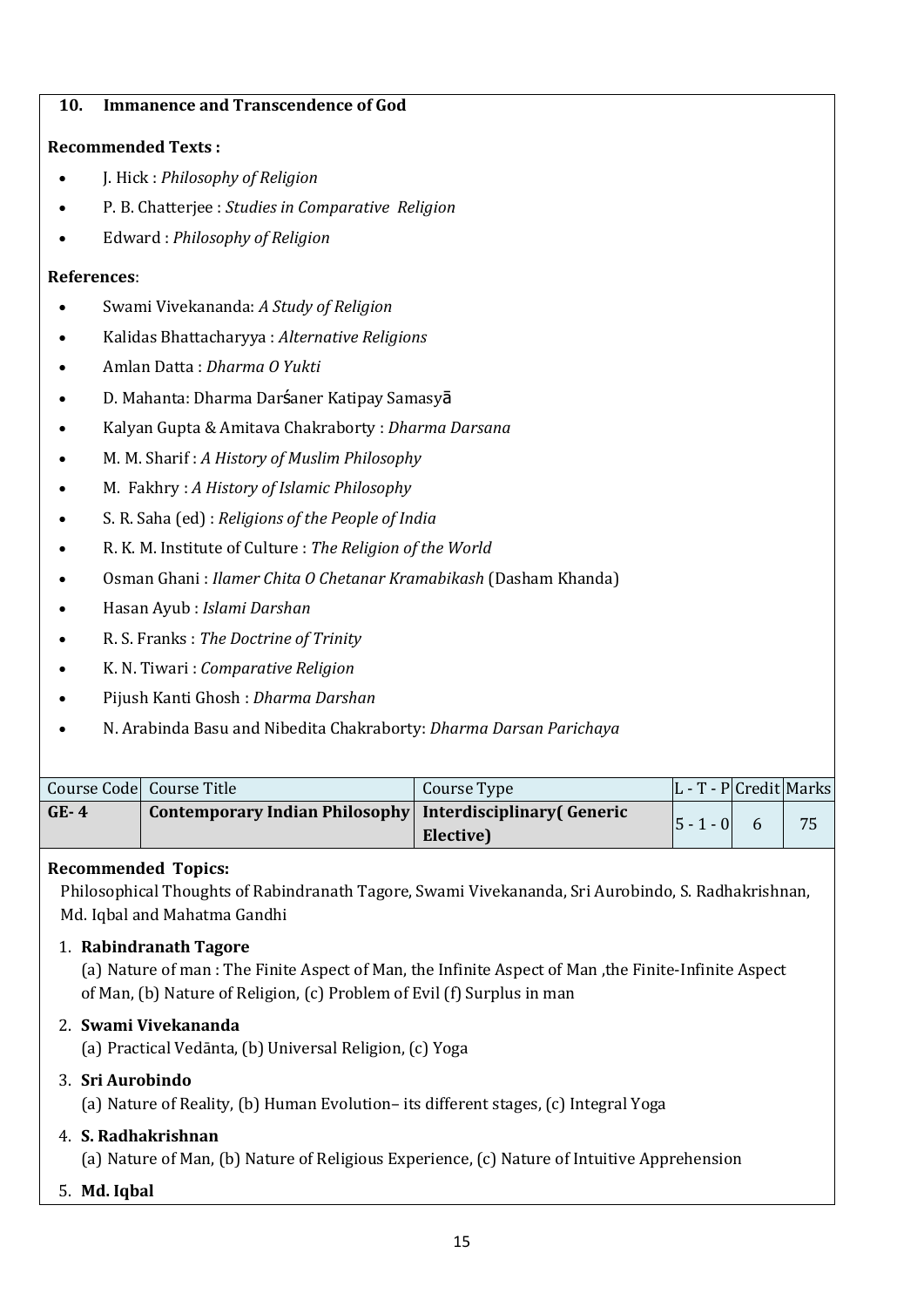(a) Nature of the Self, (b) Nature of the World, (c) Nature of God

**6..Mahatma Gandhi**

(a) God and Truth, (b) Ahimsa, (c) Trusteeship

## **Recommended Texts :**

- B. K. Lal : *Contemporary Indian Philosophy*
- D. M. Dutta : *Chief Currents of Contemporary Philosophy*
- Binay Gopal Roy : *Contemporary Indian Philosophers*

## **References**:

• Swami Vivekananda : *Complete Works of Swami Vivekananda* (Vol. II)

| Course Code   Course Title |                                                       | Course Type | $ L - T - P $ Credit Marks |    |
|----------------------------|-------------------------------------------------------|-------------|----------------------------|----|
| $SEC-2$                    | Philosophy of Human Rights   Skill Enhancement course |             | $ 2 - 0 - 0 $              | 50 |

## **Recommended Topics:**

- **1. Definition and Nature of Human Rights**
- **2. The Idea of Human Rights:** Its Origins and Historical Developments during Ancient period, Modern period and Contemporary period
- **3. The Idea of natural Law and Natural Rights:** Thomas Hobbes and John Locke.
- **4. The Natural Rights Tradition:** Some Reactions from Jeremy Bentham, Edmund Burke and Thomas Paine
- **5. Natural Right, Fundamental Right and Human Right**
- **6. Preamble, Fundamental Rights and Duties (Indian Constitution)**
- **7. Contemporary Perspectives:** Joel Feinberg—Basic Rights

## **Recommended Texts:**

- Patrick Hayden (ed.): *The Philosophy of Human Rights*, Paragon House, St. Paul, First Edition, 2001.
- Morton E. Winston (ed.): *The Philosophy of Human Rights*, Wadsworth Publishing Co. Belmont, California, 1989.
- Jeremy Waldron (ed.): *Theories of Rights*, Oxford University Press, Oxford, 1984

## **References:**

- Ashwani Peetush and Jay Drydyk: *Human Rights: India and West*, Oxford University Press, New Delhi, 2015.
- James Nickel: *Making Sense of Human Rights*, Blackwell Publishing, Oxford, 2007.
- Henry Shue: *Basic Rights: Subsistence, Affluence and U. S. Foreign Policy*, Princeton University Press, Princeton, 1980.
- Gary, B. Herbert: *Philosophical History of Human rights,* Transaction Publishers, New Jersey*,* 2002.
- Michael Freeden: *Rights*, Worldview Publications, New Delhi, 1998.
- Lynn Hunt: *Inventing Human Rights*: A History, Norton & Company, New York, 2007.
- Jack Donnelly: *Universal Human rights in Theory and Practice*, Manas Publications, New Delhi, 2013,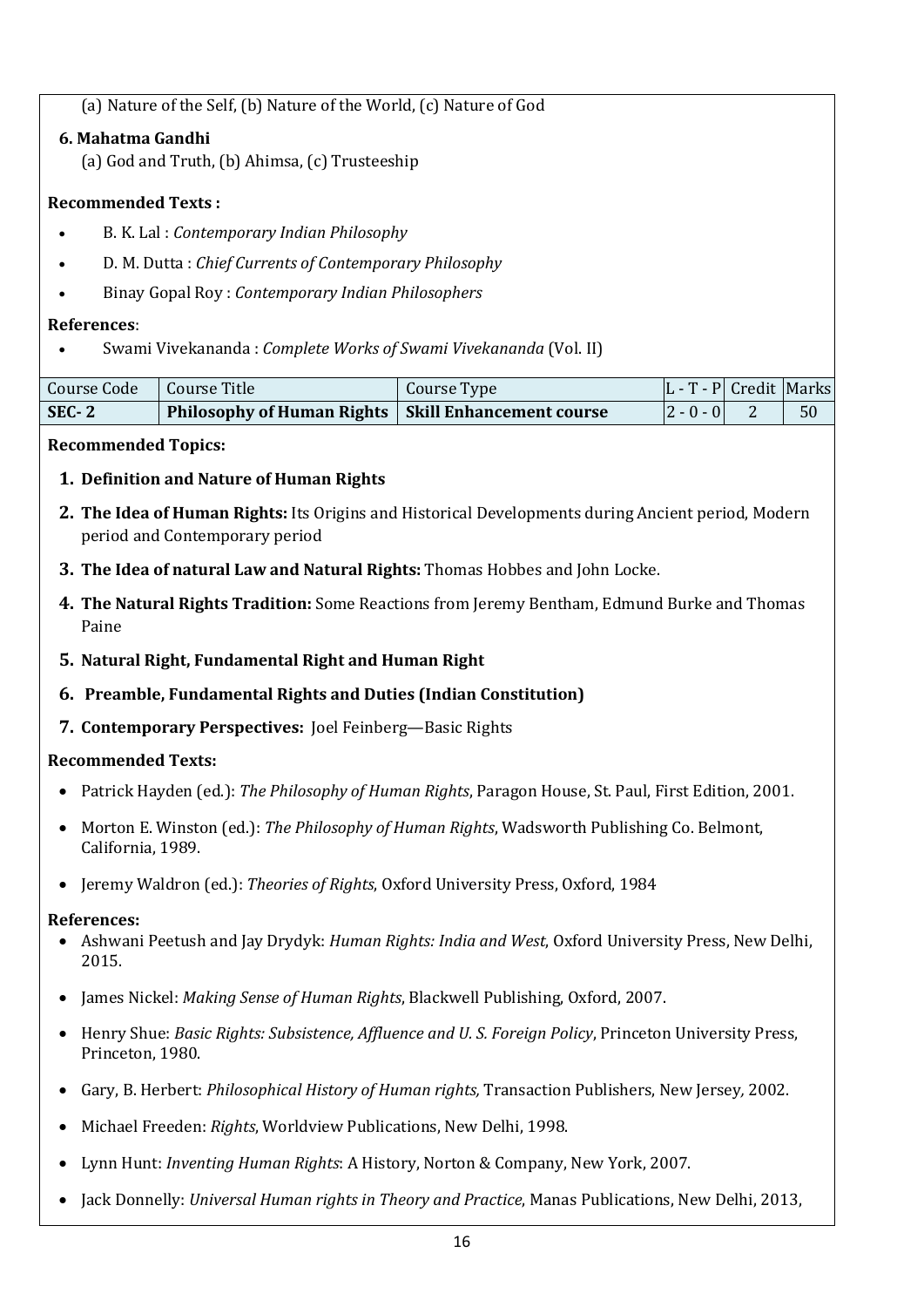- Benulal Dhar: *The Philosophical Understanding of Human* R*ights*, D. K. Print World, New Delhi, 2013.
- William A. Edmundson: *An Introduction to Rights*, Cambridge University Press, Cambridge, 2012.
- Carl Wellman: *The Moral Dimensions of Human Rights*, Oxford University Press, Oxford, 2011.
- Benulal Dhar, *Manvadhikar Ki Ebong Kena* (PragatiPrakashak, Kolkata, 2016)
- J. K. Das: *Human Rights Law and Practice*, (PHI Learning, 2016
- Durga Das Basu : *Introduction to the Constitution of India*, (Lexis Nexis, 2016)
- Justice Ruma Paul & M.P Jain: *Indian Constitutional Law* (Lexis Nexis, 2016)
- L. K. Thakur, *Comparative International human Rights*, Authors Press, Delhi, 2001.

## **Semester- 5**

| Course Code | Course Title                      | Course Type | $\mathbf{L} - \mathbf{T} - \mathbf{P}$ | Credit | Marks |
|-------------|-----------------------------------|-------------|----------------------------------------|--------|-------|
| $CC-11$     | <b>Socio-Political Philosophy</b> | Core course | $5 - 1 - 0$                            |        |       |

## **Recommended Topics:**

- **1. Nature and Scope of Social Philosophy and Political Philosophy**
- 2. **Basic Concepts :** Society, Social Group, Community, Association, Institution, Customs, Folkways and Mores
- **3. Social Class and Caste :** Class Attitude and Class Consciousness, Marxian Theory of Class, B. R . Ambedkar's Criticism of Caste System, Dalit Movement

## **4. Political Ideas:**

- i) Democracy its different forms
- ii) Socialism Utopian and Scientific
- iii) Secularism and its Nature, Secularism in India
- iv) Nation, Nationalism and Internationalism (Rabindranath)
- v) Radical Humanism (Manabendranath Roy)
- vi) Swaraj and Sarvodaya (M.K.Gandhi)

## **Recommended Texts :**

- Krishna Roy : *Political Philosophy : East and West*
- P. B. Chattopadhyay *: Social Philosophy*
- Andrea Veltman : *Social and Political Philosophy*
- John Somarville & Ronald Santoni : *Social and Political Philosophy*

## **References**:

- R. M. MacIver & C. H. Page : *Society*
- M. Ginsberg : *Sociology*
- Tom Bottomore : *Sociology*
- P. Gisbert *: Fundamentals of Sociology*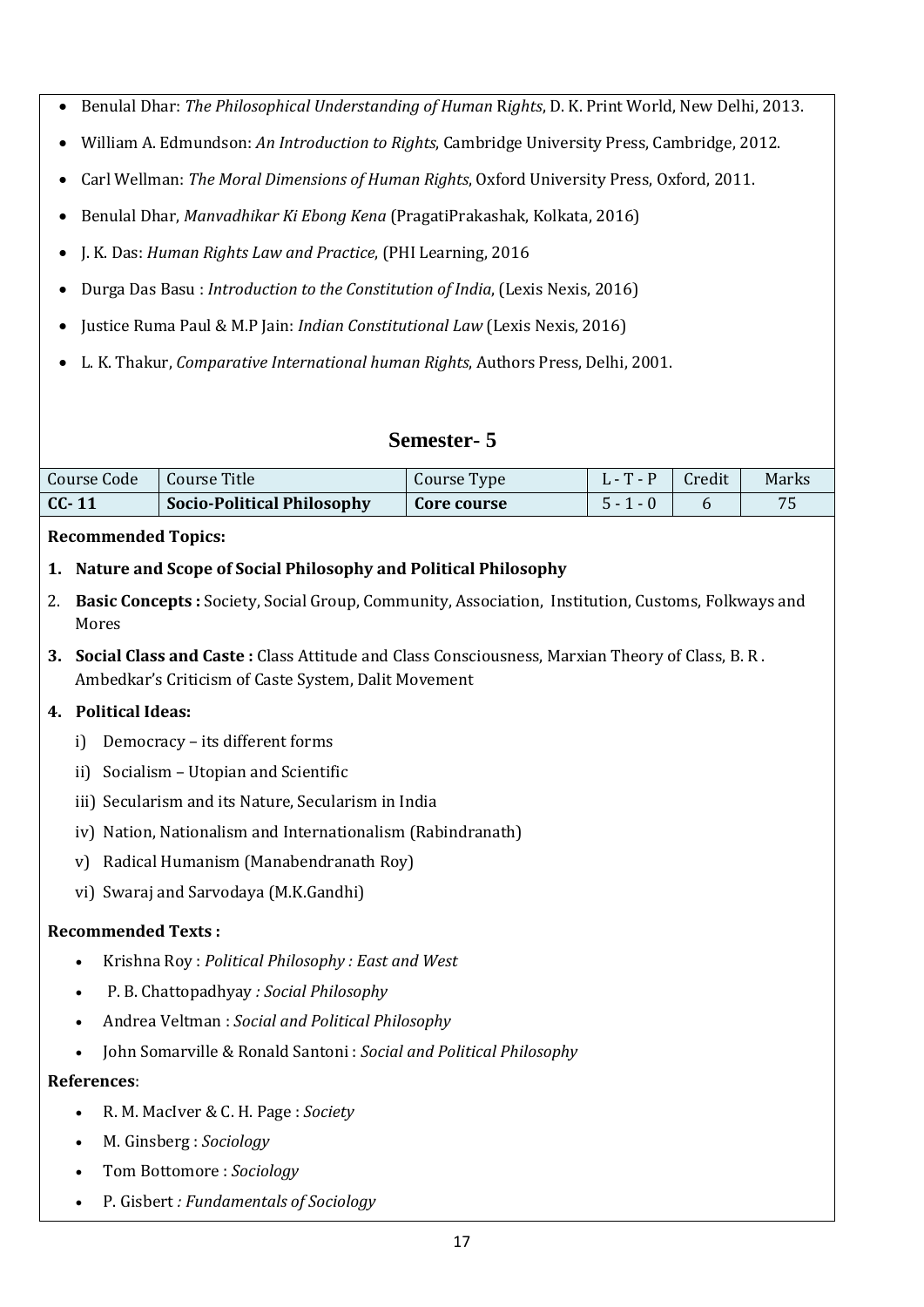- F. Engles : Socialism : *Utopian and Scientific*
- Satyabrata Chakraborty : *Bharatbarsha : Rastrabhabana*
- Amal Kumar Mukhopadhyay : *'Secularism in the Present Indian Society' in Bulletin of the Ramkrishna Mission Institute of Culture,* Vol. LVII No. II
- D.E. Smith : *Indian as A Secular State*
- Amal Kumar Mukhopadhyay : *Rastgradarshaner Dhara*
- D.R. Jatava *: Social Philosophy of B.R. Ambedkar*
- Sandip Das *: Samaj O Rajnaitikdarshan*
- Sailesh Kumar Bandyopadehyay : *Gandhi Parikrama*
- Bhikhu Parekh : *Gandhi's Political Philosophy*
- Samarendra Bhattacharya : *Samajdarshan O Rastradarshan*
- Sobhanlal Duttaguta : *Marxiya Rastrachinta*
- M.K.Gandhi : *Hindswraj*

| Course Code | Course Title      | Course Type | $\mathbf{1} \cdot \mathbf{1}$ | Credit | Marks |
|-------------|-------------------|-------------|-------------------------------|--------|-------|
| $CC-12$     | Western Logic-I I | Core course | 5 - I                         |        | 70    |

## **Recommended Topics:**

- **1. Induction**
- **2. Philosophy of Logic and Language :** Meaning and Definition, Truth and Necessary Truth

## **Recommended Texts**

- M. Copi, C. Cohen, P. Jetli & M. Prabhakar : *Introduction to Logic* (13th Edition) Chapter 11 & 14
- John Hospers : An Introduction to Philosophical Analysis (Chapters 1, 2 and 3)

| Course Code | Course Title               | Course Type | L - T - P   Credit   Marks |  |
|-------------|----------------------------|-------------|----------------------------|--|
| DSE-1       | Special Text: Kathopanisad |             |                            |  |

## **Recommended Text and Topics:**

• *Ka***ṭ***hopani***ṣ***ad*

|       | Course Code Course Title                            | Course Type                            | $ L - T - P $ Credit Marks |    |
|-------|-----------------------------------------------------|----------------------------------------|----------------------------|----|
| DSE-2 | Special Text: B. Russell: Problems of<br>Philosophy | <b>Discipline Specific</b><br>Elective | $ 5 - 1 - 0 $              | 75 |

## **Recommended Text and Topics:**

• **B. Russell:** *Problems of Philosophy*

## **Semester- 6**

|         | Course Code Course Title                                                                  | Course Type   L - T - P   Credit   Marks |  |    |
|---------|-------------------------------------------------------------------------------------------|------------------------------------------|--|----|
| $CC-13$ | Philosophy in the Twentieth Century: Indian $\vert$ Core course $\vert$ 5 - 1 - 0 $\vert$ |                                          |  | 75 |

## **Recommended Topics:**

Philosophical Thoughts of Rabindranath Tagore, Swami Vivekananda, Sri Aurobindo, S. Radhakrishnan, Md. Iqbal and Mahatma Gandhi

## 6. **Rabindranath Tagore**

(a)Nature of man : The Finite Aspect of Man, the Infinite Aspect of Man ,the Finite-Infinite Aspect of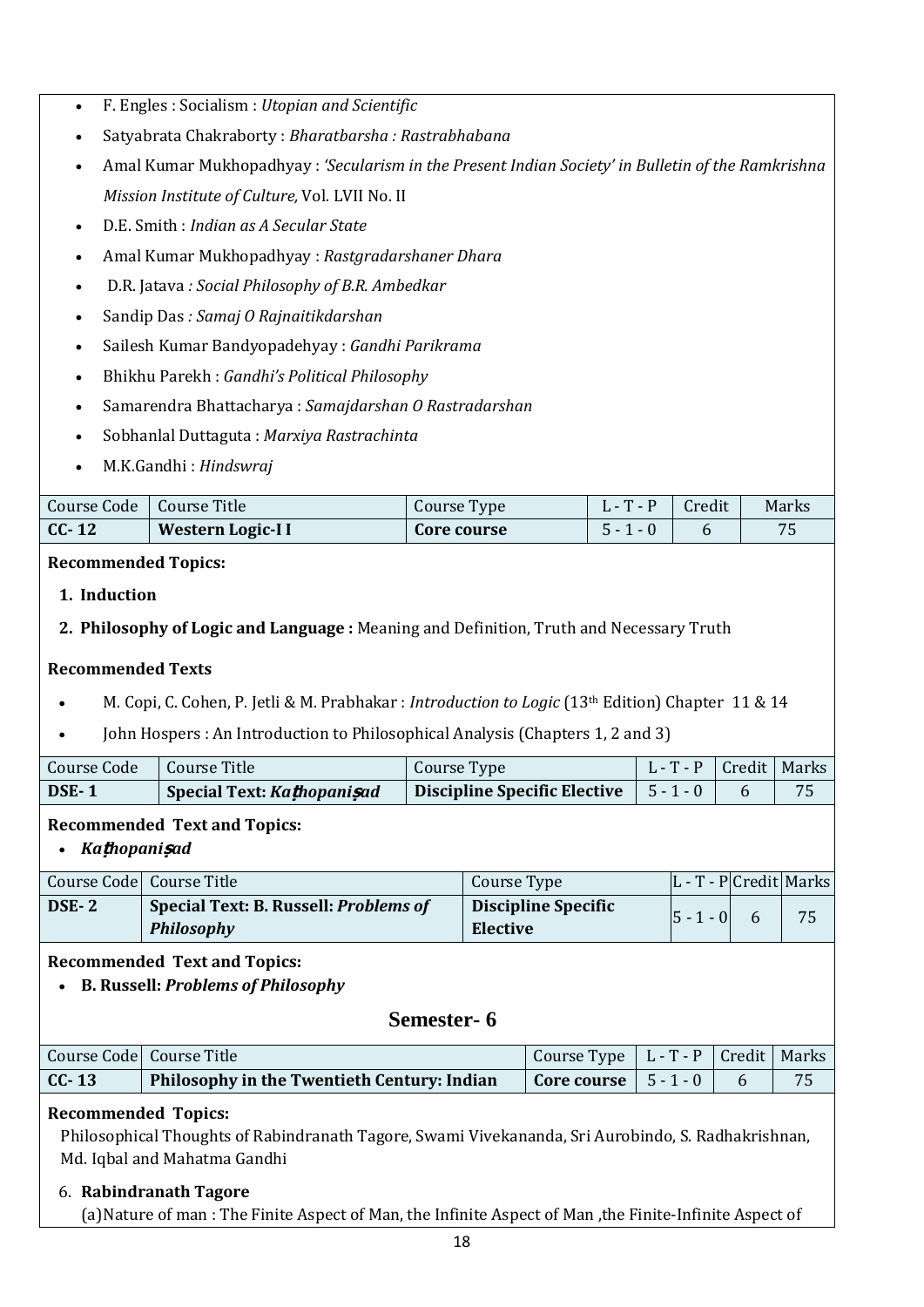Man, (b) Nature of Religion, (c) Problem of Evil (f) Surplus in man

## 7. **Swami Vivekananda**

(a)Practical Vedānta, (b) Universal Religion, (c) Yoga

## 8. **Sri Aurobindo**

(a)Nature of Reality, (b) Human Evolution– its different stages, (c) Integral Yoga

## 9. **S. Radhakrishnan**

(a)Nature of Man, (b) Nature of Religious Experience, (c) Nature of Intuitive Apprehension

## 10. **Md. Iqbal**

(a)Nature of the Self, (b) Nature of the World, (c) Nature of God

## **Mahatma Gandhi**

(a) God and Truth, (b) Ahimsa, (c) Trusteeship

## **Recommended Texts :**

- B. K. Lal : *Contemporary Indian Philosophy*
- D. M. Dutta : *Chief Currents of Contemporary Philosophy*
- Binay Gopal Roy : *Contemporary Indian Philosophers*

## **References**:

Swami Vivekananda : *Complete Works of Swami Vivekananda* (Vol. II)

|                                                                                                                          | Course Code   Course Title                                                                                           | Course Type | $ L - T - P $ Credit |   | Marks |  |
|--------------------------------------------------------------------------------------------------------------------------|----------------------------------------------------------------------------------------------------------------------|-------------|----------------------|---|-------|--|
| $CC-14$                                                                                                                  | Philosophy in the Twentieth Century: Western                                                                         | Core course | $5 - 1 - 0$          | 6 | 75    |  |
|                                                                                                                          | <b>Suggested Topics:</b><br>Philosophical thoughts of G.E. Moore, B. Russell, A.J.Ayer, M. Heidegger and J.P. Sartre |             |                      |   |       |  |
| 1.                                                                                                                       | G. E. Moore:<br>(a) The Refutation of Idealism (b) The Defence of Common Sense                                       |             |                      |   |       |  |
| <b>B.</b> Russell:<br>2.                                                                                                 | (a) Knowledge by Acquaintance and Knowledge by Description                                                           |             |                      |   |       |  |
| L. Wittgenstein:<br>3.                                                                                                   | (a) Theory of Meaning                                                                                                |             |                      |   |       |  |
| 4.                                                                                                                       | A. J. Ayer:<br>(a) Verifiability Theory of Meaning                                                                   |             |                      |   |       |  |
| M. Heidegger:<br>5.<br>(a) Being in the World: Existenz, Facticity and Fallenness<br>(b) Authenticity and Inauthenticity |                                                                                                                      |             |                      |   |       |  |
| J. P. Sartre:<br>6.<br>(a) Nothingness<br>(b) Freedom                                                                    |                                                                                                                      |             |                      |   |       |  |
| <b>Recommended Texts</b>                                                                                                 |                                                                                                                      |             |                      |   |       |  |
|                                                                                                                          | A.J.Ayer: Philosophy in the Twentieth Century                                                                        |             |                      |   |       |  |
|                                                                                                                          | B. Russell: The Problems of Philosopohy                                                                              |             |                      |   |       |  |
|                                                                                                                          |                                                                                                                      |             |                      |   |       |  |